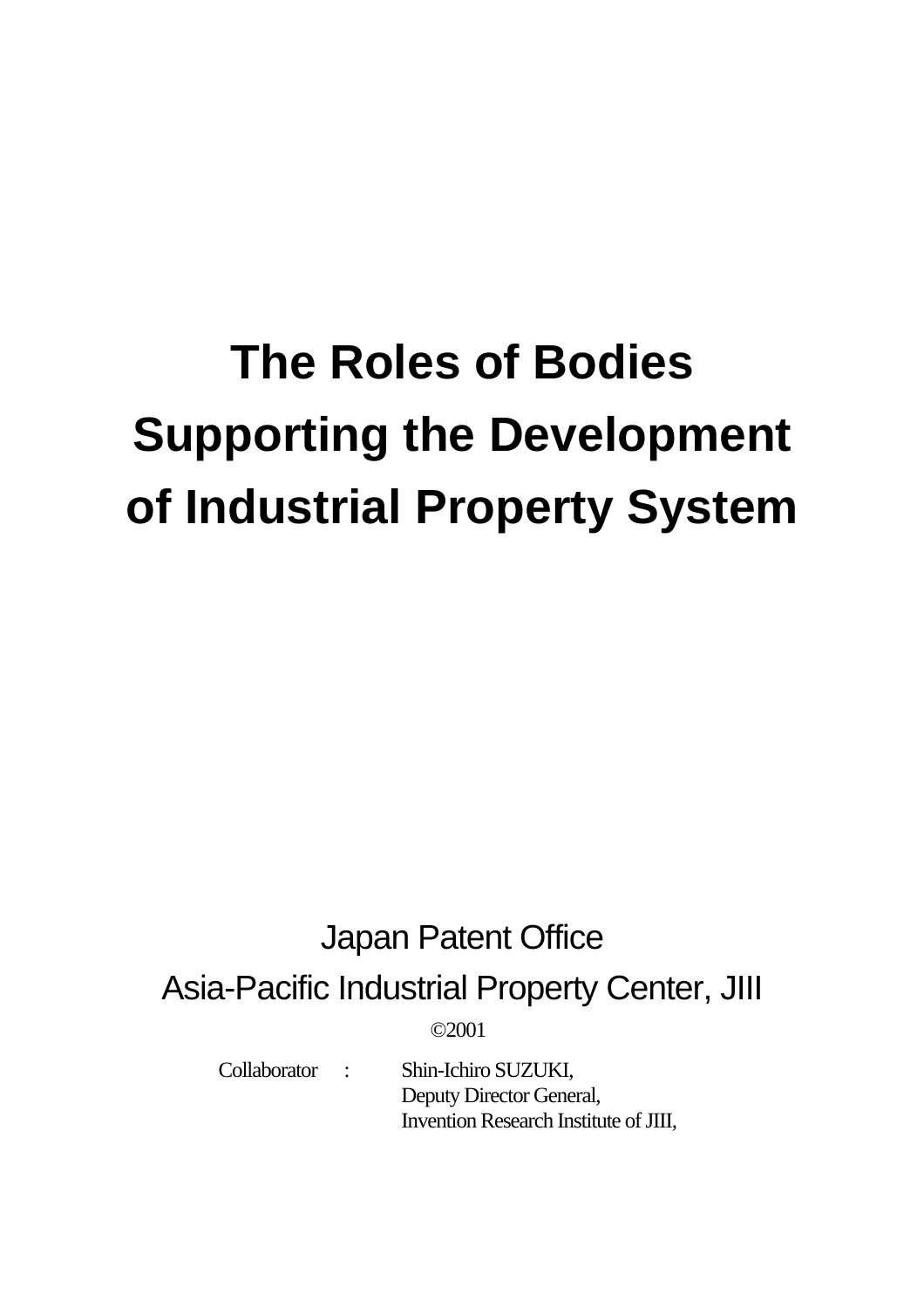### Table of Contents

|    |                                                                                                                                                                                                                                | Page         |
|----|--------------------------------------------------------------------------------------------------------------------------------------------------------------------------------------------------------------------------------|--------------|
| 1. |                                                                                                                                                                                                                                | $\mathbf{1}$ |
| 2. | Bodies Supporting the Industrial Property System · · · · · · · · · · · · · 1                                                                                                                                                   |              |
| 3. |                                                                                                                                                                                                                                |              |
|    | 3-1. Diffusing Information about the Industrial Property System                                                                                                                                                                |              |
|    | to the Public (and the Public of the Public of the Public of the Public of the Public of the Public of the Public of the Public of the Public of the Public of the Public of the Public of the Public of the Public of the Pub | 5            |
|    | (1) Encouraging creative activities including inventions and                                                                                                                                                                   |              |
|    | designs $\cdots$ $\cdots$ $\cdots$ $\cdots$ $\cdots$ $\cdots$ $\cdots$ $\cdots$ $\cdots$ $\cdots$ $\cdots$ 5                                                                                                                   |              |
|    | (2) Diffusion of information about the industrial property                                                                                                                                                                     |              |
|    |                                                                                                                                                                                                                                |              |
|    | (3) Education and training for the industrial property system                                                                                                                                                                  |              |
|    |                                                                                                                                                                                                                                | 8            |
|    | 3-2. Complementary Functions of the Governmental Administration                                                                                                                                                                |              |
|    | of Industrial Property Rights ······························· 11                                                                                                                                                               |              |
|    | (1) Collecting, processing, and providing information on                                                                                                                                                                       |              |
|    |                                                                                                                                                                                                                                |              |
|    |                                                                                                                                                                                                                                |              |
|    | 3-3. Supporting the Governmental Industrial Property                                                                                                                                                                           |              |
|    |                                                                                                                                                                                                                                |              |
|    | (1) Investigation and research for industrial property policy $\cdots$ 16                                                                                                                                                      |              |
|    | Basic investigations into research on the industrial<br>(1)                                                                                                                                                                    |              |
|    |                                                                                                                                                                                                                                |              |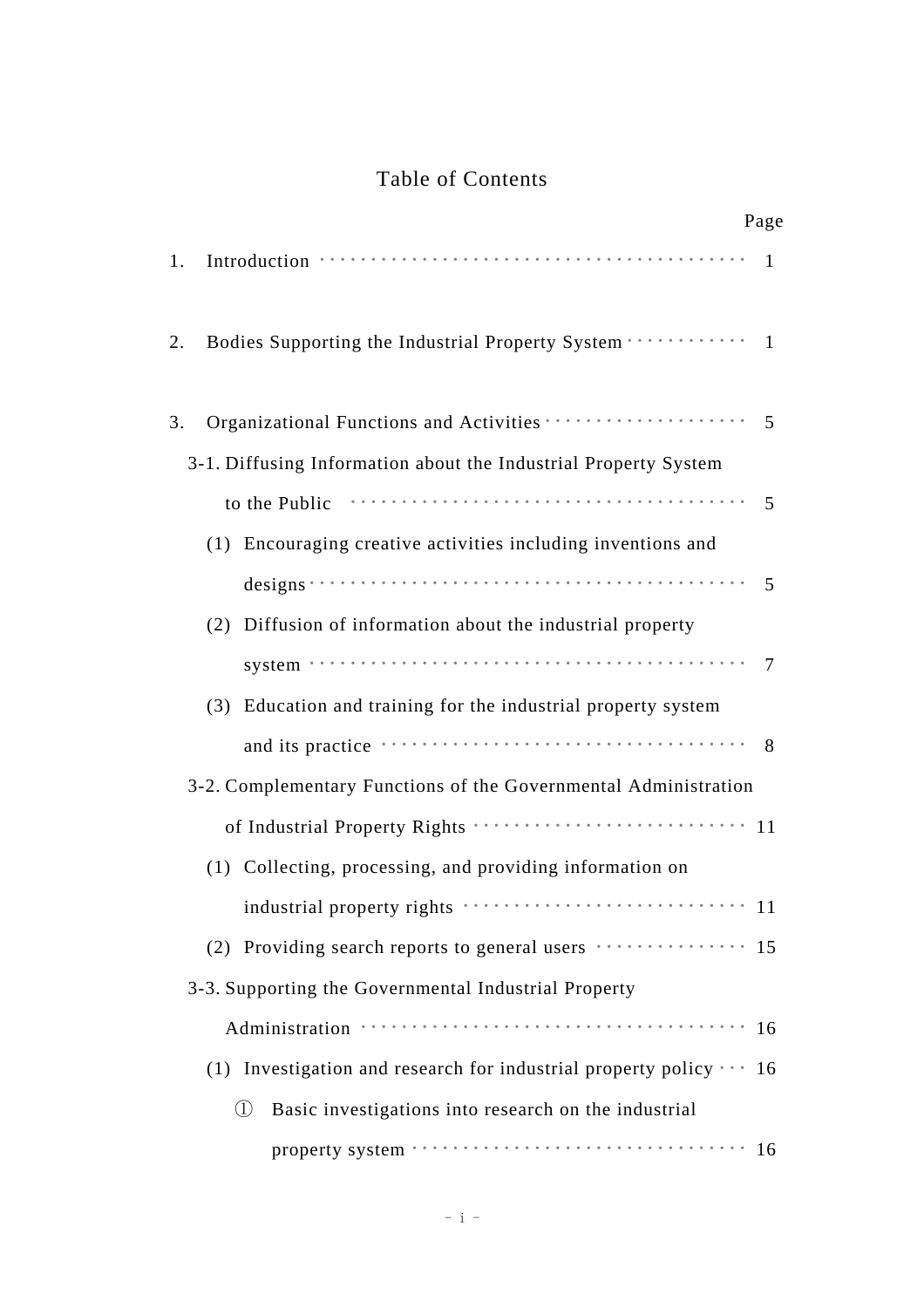| (2)                                                            | Surveys on the use and operation of the industrial                                                      |  |  |  |
|----------------------------------------------------------------|---------------------------------------------------------------------------------------------------------|--|--|--|
|                                                                |                                                                                                         |  |  |  |
|                                                                | (2) Support for services granting rights $\cdots$ $\cdots$ $\cdots$ $\cdots$ $\cdots$ 20                |  |  |  |
| $\bigcirc$                                                     | Preparation of preliminary search reports ··········· 20                                                |  |  |  |
| $\circled{2}$                                                  | Support for data processing system ················ 21                                                  |  |  |  |
| $\circled{3}$                                                  | Maintenance of documents for examination and other                                                      |  |  |  |
|                                                                | $process \cdots \cdots \cdots \cdots \cdots \cdots \cdots \cdots \cdots \cdots \cdots \cdots \cdots 23$ |  |  |  |
|                                                                | 3-4. Fostering International Cooperation Concerning Industrial                                          |  |  |  |
|                                                                |                                                                                                         |  |  |  |
|                                                                |                                                                                                         |  |  |  |
| 4.                                                             | The Development of the Industrial Property System and the Role                                          |  |  |  |
|                                                                |                                                                                                         |  |  |  |
| 4-1. The Dawn of the Modernization of Japan's Industry and     |                                                                                                         |  |  |  |
| the Establishment of Industrial Property System ··········· 25 |                                                                                                         |  |  |  |
|                                                                | 4-2. Conversion of the Industrial Structure and Full-Scale Use of                                       |  |  |  |
|                                                                |                                                                                                         |  |  |  |
|                                                                | 4-3. The Introduction of Technology, High Economic Growth and                                           |  |  |  |
|                                                                | Maturity of the Industrial Property System · · · · · · · · · · · · · · · · 29                           |  |  |  |
| 4-4. Stable Economic Growth and Technical Competition,         |                                                                                                         |  |  |  |
| the Progress of the Information-oriented Era, and              |                                                                                                         |  |  |  |
|                                                                | the Internationalization of the Industrial Property System  31                                          |  |  |  |
|                                                                |                                                                                                         |  |  |  |
|                                                                |                                                                                                         |  |  |  |

|--|--|--|--|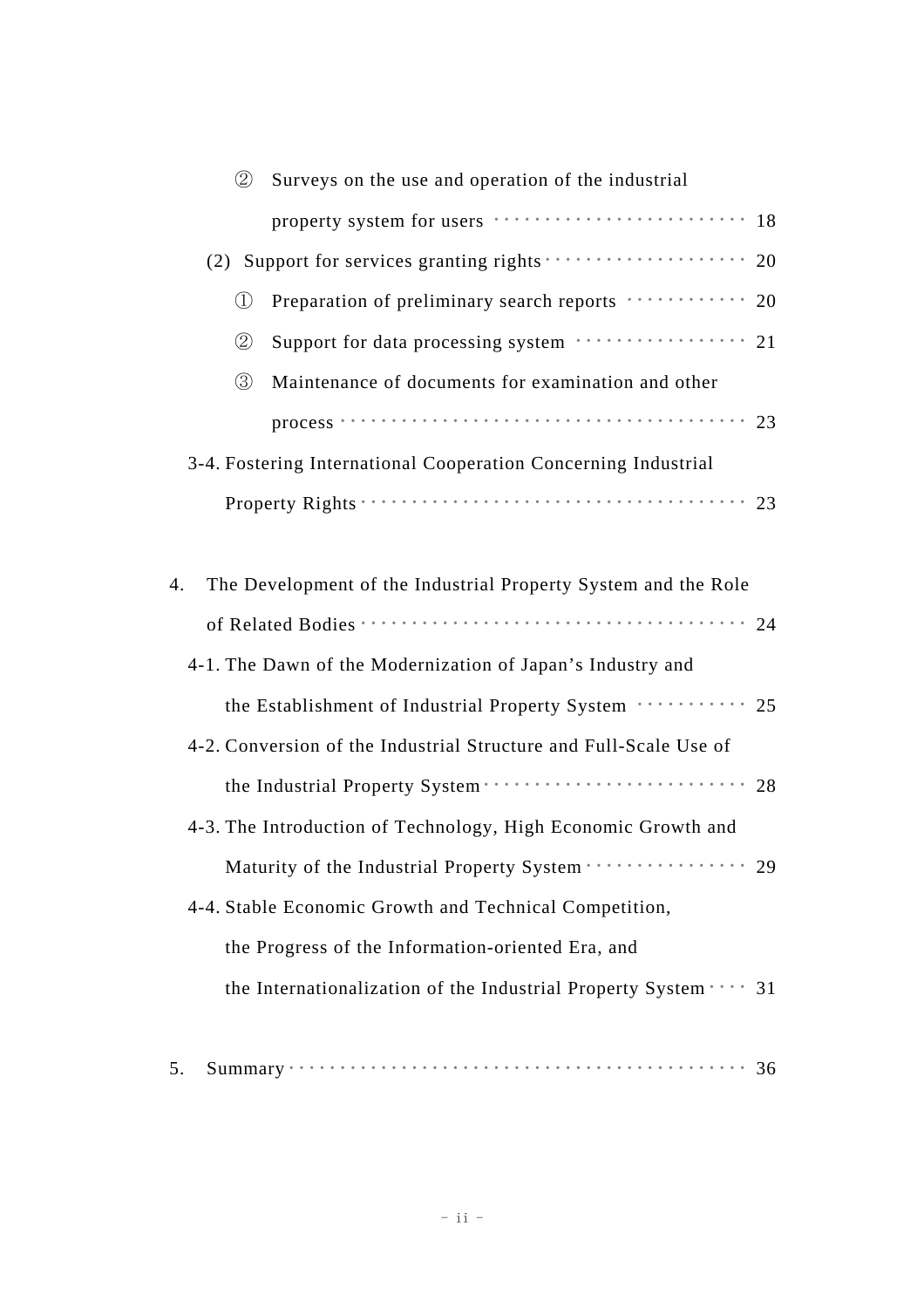#### 1. Introduction

The industrial property system as represented by patent and registered utility model systems, is designed to encourage inventions through their protection and utilization. It also aims to further develop industry by promoting and achieving technological innovations.

In order for the industrial property system to properly function, it is important for government agencies, including the industrial property office, to actively promote reforms and developments that meet the needs of the time. People and industrial circles, including inventors, applicants and right holders must also be able to utilize the system in accordance with government policy. However, there are financial and organizational limits for the industrial property office, as it works to plan industrial property policy and the registration of industrial property rights. There is also a limit in what individual inventors, companies, and others can do by themselves. Either would not be efficient on its own.

Therefore, bodies and organizations associated with industrial property rights are important to support or work in line with the government in planning and implementing policies, mediating between the government and general users of the system, and further facilitating the efficient use of the system by citizens.

#### 2. Bodies Supporting the Industrial Property System

Currently, there are many bodies and organizations related to the industrial property system in various countries around the world. Particularly important bodies and organizations support or work in line with the government in the administration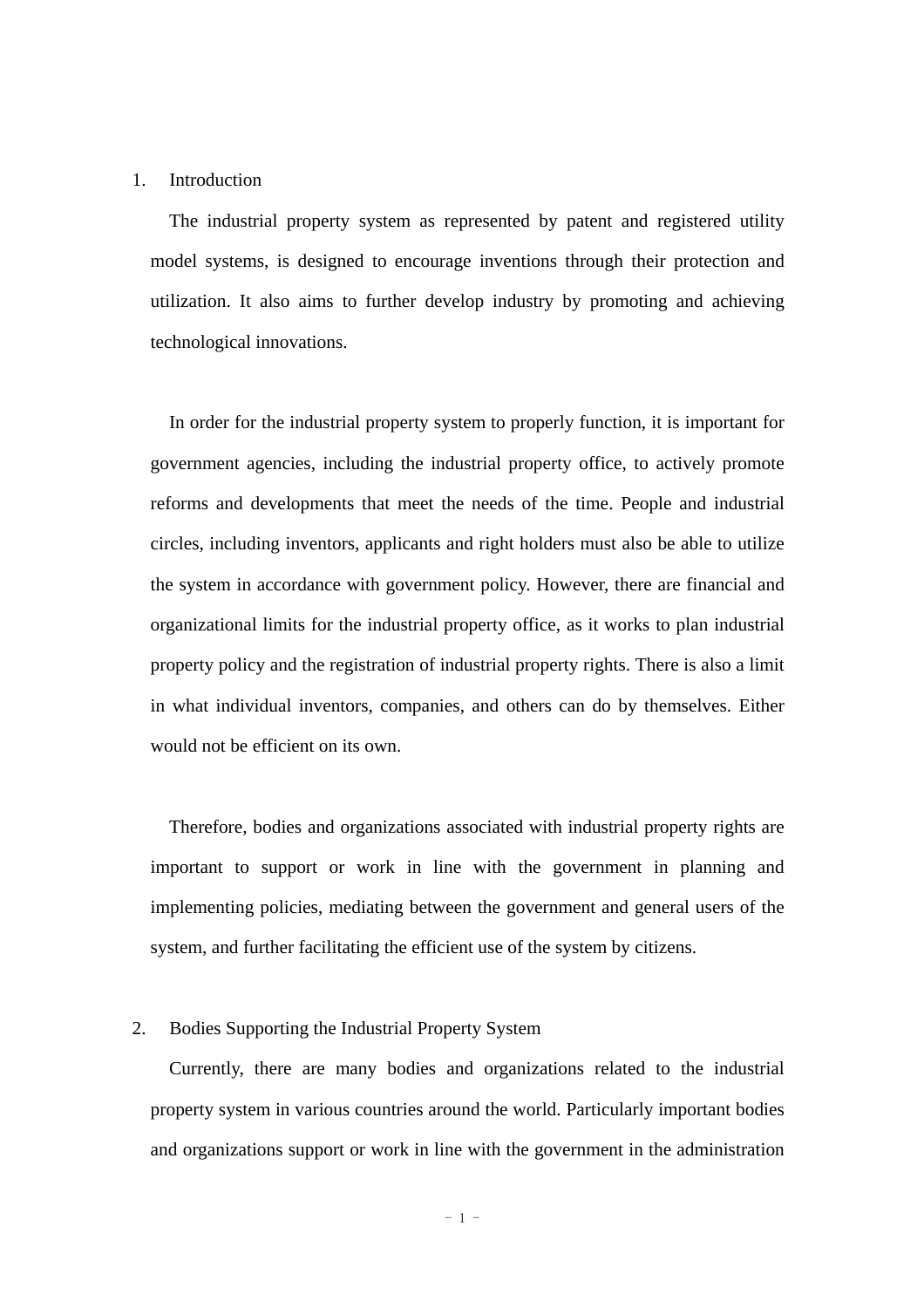of industrial property rights, or diffuse information about the industrial property system to the public. These bodies and organizations are public-service institutions under the guidance of the government, associations of inventors, attorneys, applicants and other users of the system, and university research institutes independent of the government and industrial circles, and governmental organizations established for specific purposes. In some countries, public-service institutions are performed by separate governmental organizations.

Organs Supporting the Industrial Property System



Japanese public-service corporations are established by governmental approval and are non-profit bodies or organizations performing activities for the public good and are divided into two types: one is called a corporate juridical person (Shadan Hojin) and the other a foundational juridical person (Zaidan Hojin).

The Japan Institute of Invention and Innovation (JIII), the Japan Design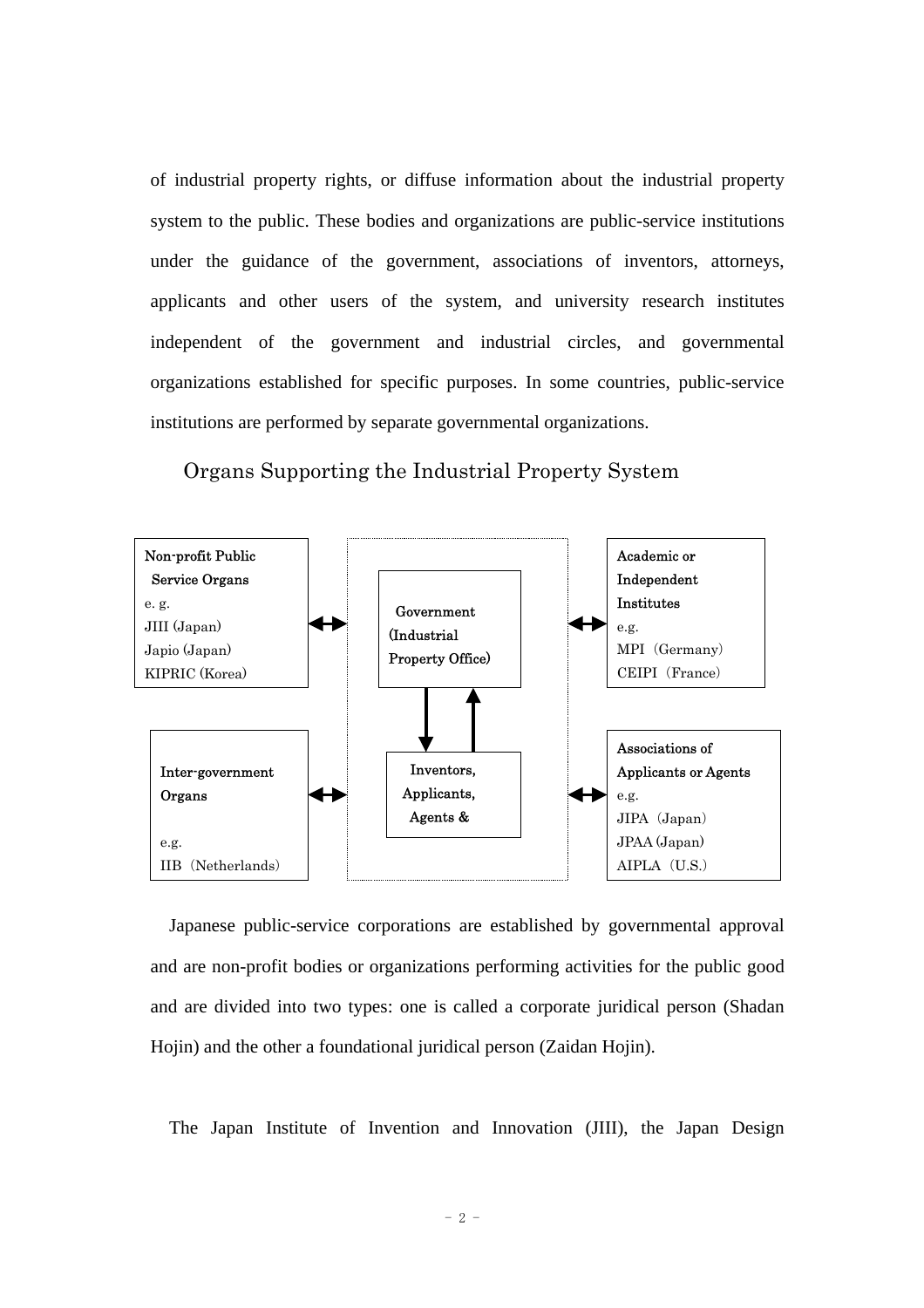Protection Association (JDPA), the International Association for the Protection of Industrial Property of Japan (AIPPI/Japan), and the Japan Foods Patent Center (JFPC) are corporate juridical persons approved by the Minister of Economy Trade and Industry (METI), while the Japan Patent Information Organization (Japio), the Industrial Property Cooperation Center (IPCC), the Institute of Intellectual Property (IIP), the Patent Application Processing Center (PAPC) are foundational juridical persons established under the approval of the METI.

The International Patent Documentation Center (INPADOC), formerly established in Austria under an agreement between the World Intellectual Property Organization (WIPO) and the government of Austria has the same status in Austria as the above organizations. This public-service body, operating under the direct or indirect guidance of the government, implements projects deemed more financially or organizationally effective than that of carried out directly by the government itself or projects that risk being unfairly implemented if carried out by profit-oriented bodies on behalf of the government.

The associations of inventors, companies utilizing the industrial property system, attorneys, etc., including the Japan Intellectual Property Association (JIPA), the Japan Patent Attorneys Association (JPAA), the American Intellectual Property Law Association (AIPLA), the Intellectual Property Creators (IPC) in the USA, the Intellectual Property Section of the American Bar Association (ABA/IP) are also important for addressing the respective needs of users within the industrial property system by planning system policies, increasing efficient use of the system by holding seminars for those who engage in patent-related work, or investigating and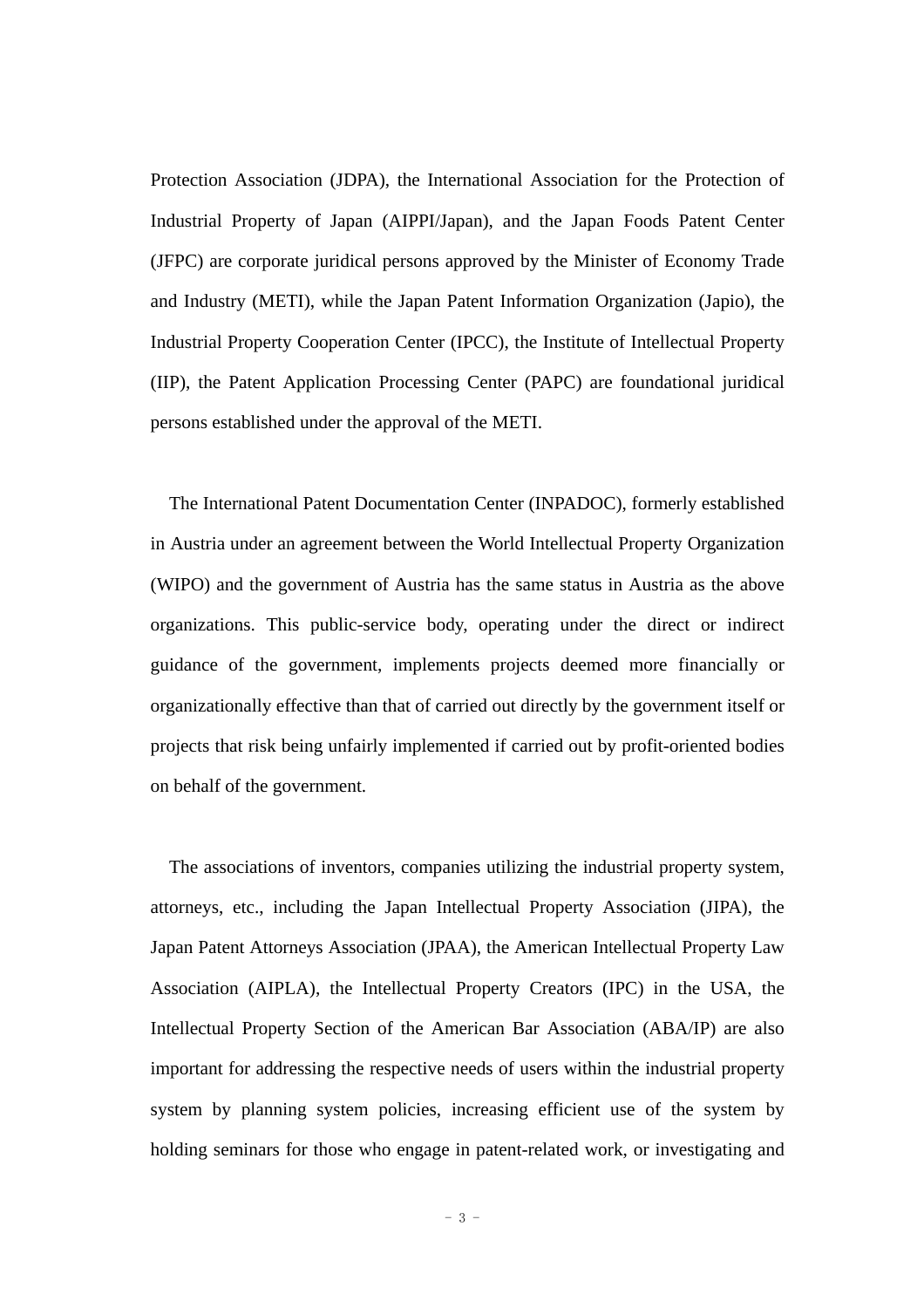researching the system for the sake of the users.

The Max Planck Institute for Foreign and International Patent, Copyright and Competition Law (MPI) in Munhen, Germany, the Centre D'Etudes Internationales de La Propriete Industrielle (CEIPI) in Strasbourg, France based at Universite Robert Schuman and the Center for Advanced Study & Research on Intellectual Property (CASRIP) in Seattle, USA (based at Washington University) all have a close relation to their respective government and/or governmental organizations which all are independent of the government and business enterprises. These kinds of institutions are important in that they investigate and research the direction of the industrial property system or submit proposals for governmental policies.

Organizations established for specific purposes under intergovernmental cooperation also play an important role in supporting the implementation of the industrial property system. IIB, the antecedent of the present Hague branch of the European Patent Office (EPO), originally founded through a joint effort between the Netherlands, France, Belgium, and others, played an important role in offering research services for the novelty of patent applications filed with the patent office of each country, as well as offering the general public with patent research not immediately related to applications.

In the following section, an overview focusing on the roles of these bodies, that is, associations, institutes, and organizations in the development of the industrial property system is given.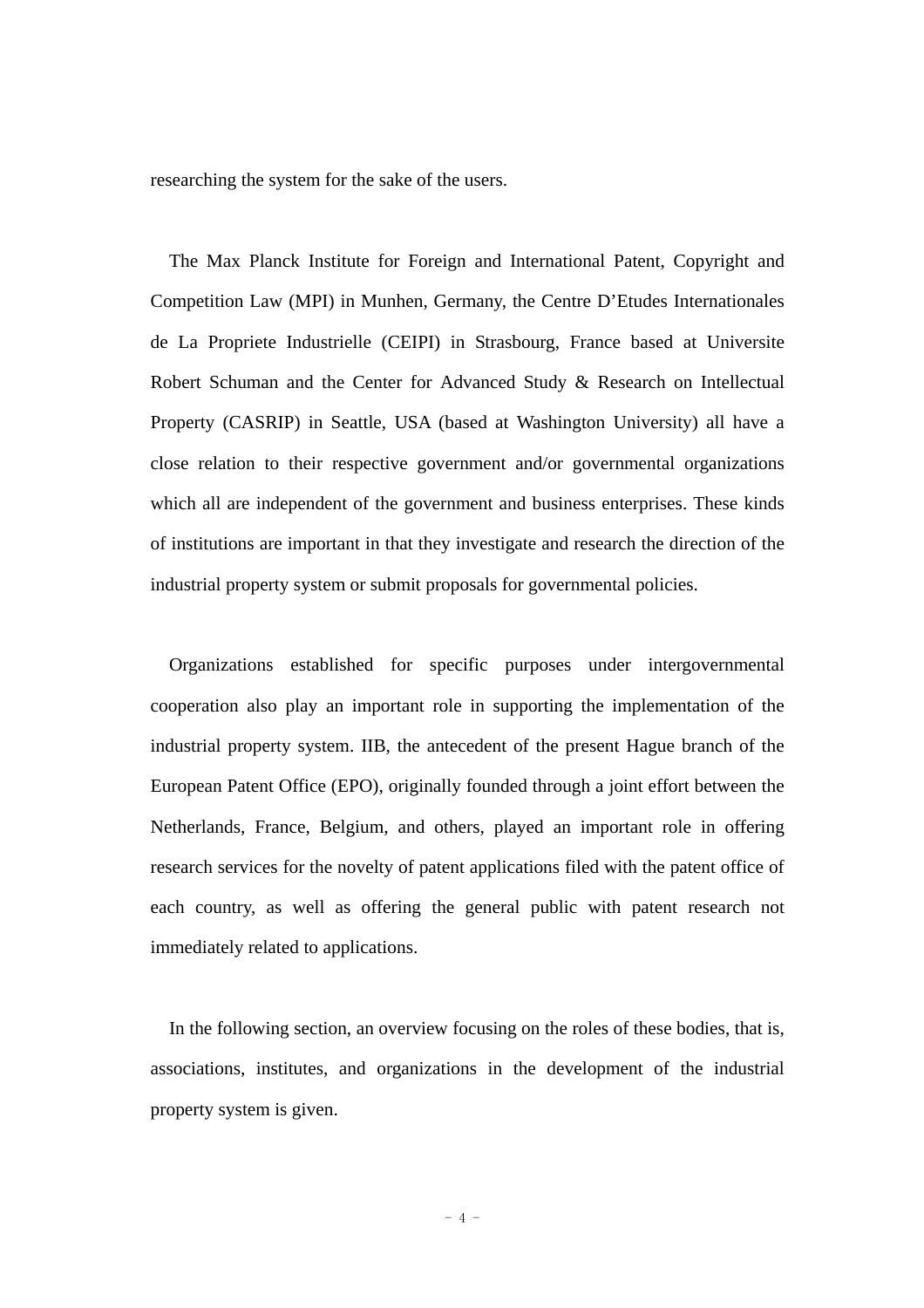#### 3. Organizational Functions and Activities

These bodies have the function of supporting or working in line with the governmental industrial property system administration and diffuse information about the system to present or prospective users.

In order to support the governmental industrial property right administration several functions are carried out. They include investigations and research essential to the planning and drafting of industrial property right policies, carrying out work necessary to implement industrial property system such as registering rights, or carrying out activities that complement the government's industrial property right system, such as the diffusion of industrial property information.

Diffusing information about the industrial property system to general users is performed by providing training and education concerning practices in the industrial property system, promoting public awareness of the industrial property system, among other activities.

In the following, specific examples of the above functions are introduced using actual body's cases.

#### 3-1. Diffusing Information about the Industrial Property System to the Public

(1) Encouraging creative activities including inventions and designs

The Industrial Property/Patent Information Center (CKO) in the Hague, the Netherlands, being one of the governmental organizations, encourages and guides

 $-5 -$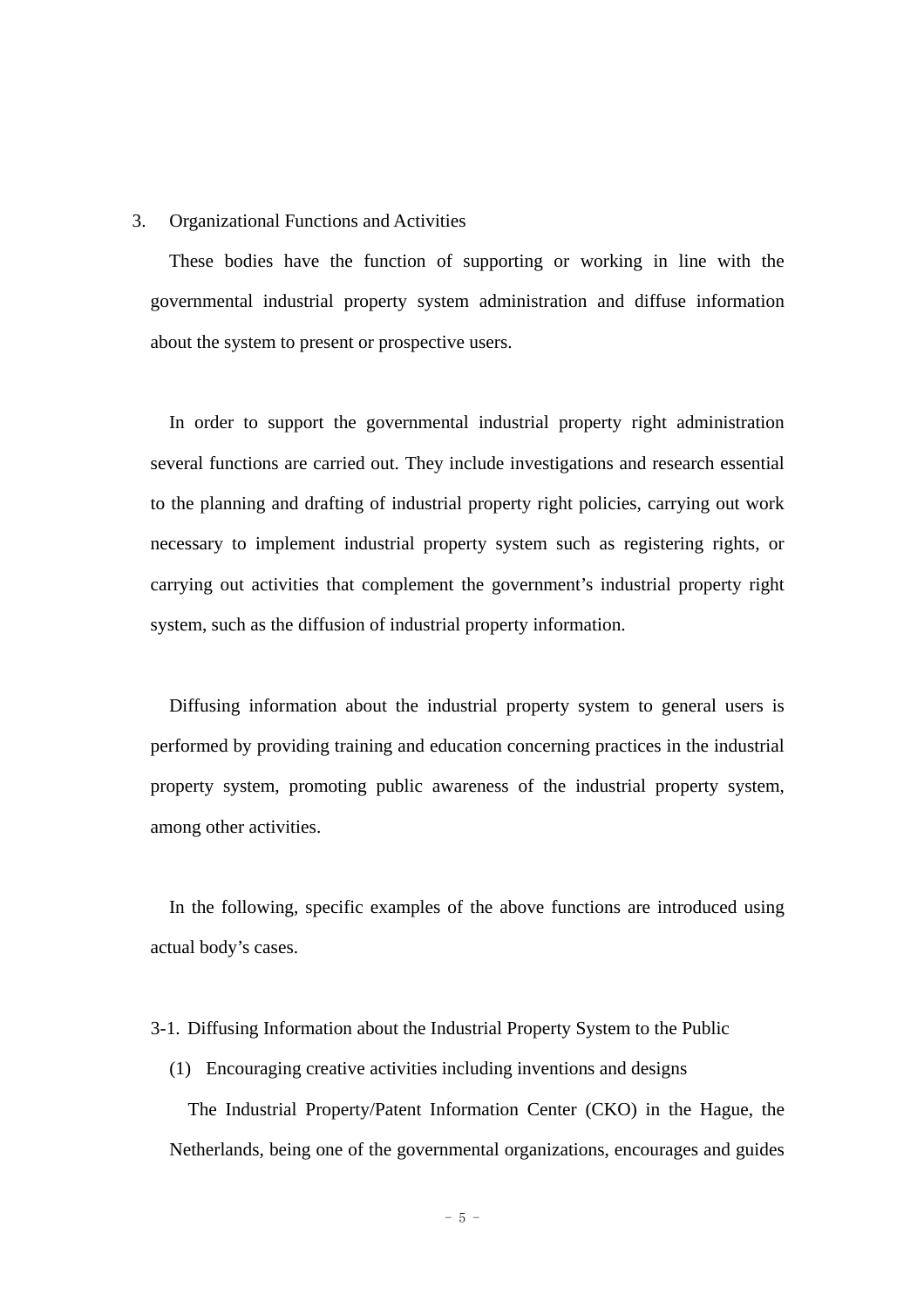#### Organizational Functions and Activities



inventions by small businesses and individuals with eighteen local centers nationwide to extend well-adapted guidance. (Registering the industrial property rights is given by the patent office.)

Japan Institute of Invention & Innovation (JIII), Tokyo, performs the following activities to encourage and promote inventions:

- ・ National and local commendation activities, such as honoring inventors and related persons for inventions and other achievements
- ・ Exhibitions of students' and childrens' inventions and devices so as to arouse their interest for inventions; and exhibitions of inventions by teachers and school staff members with the aim of making them aware of the importance of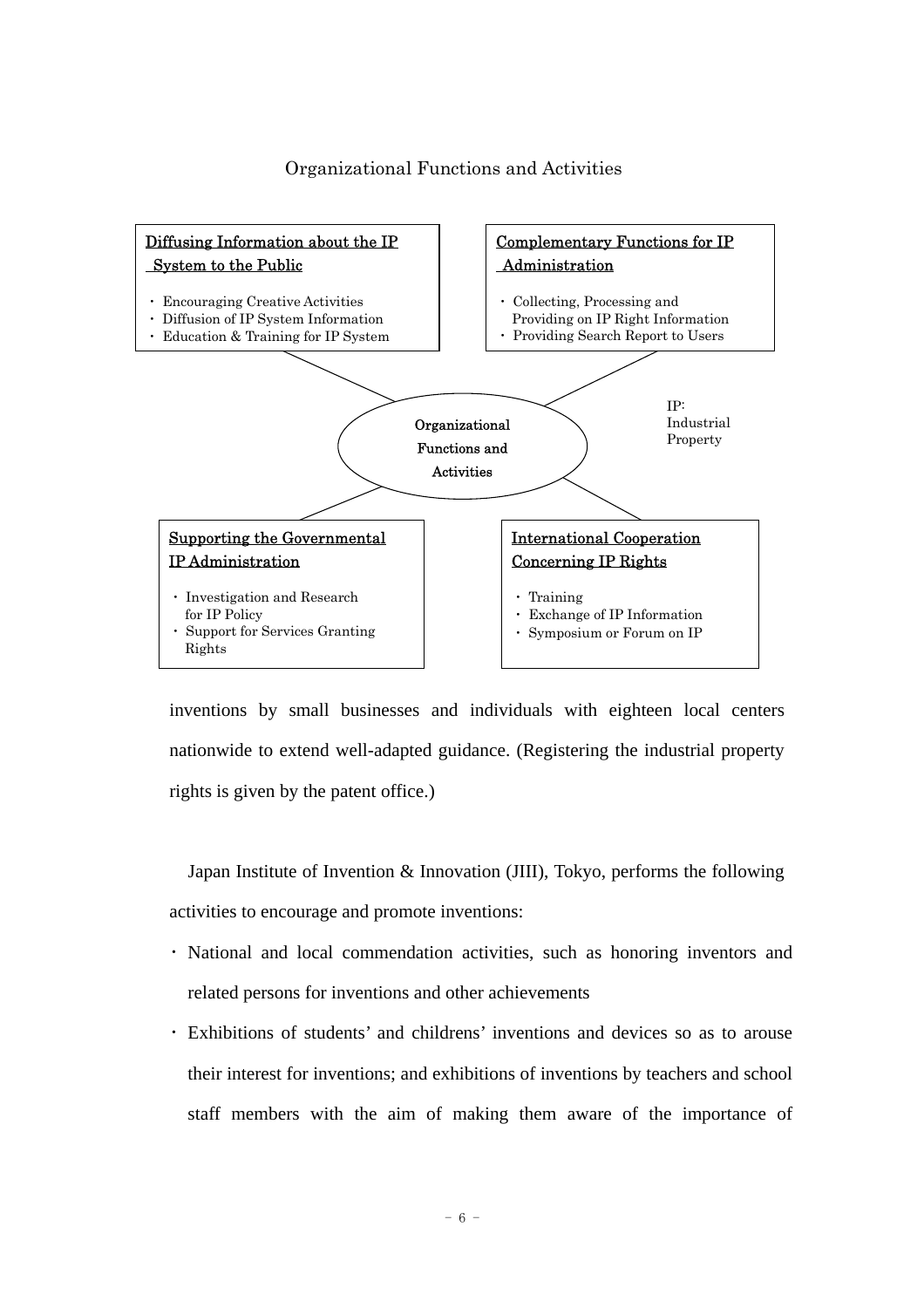inventions.

・ Extra-curricular activities such as "Invention Clubs for schoolchildren" that aim at the developing creativity through creative work.

In addition, forty-seven branches, their subbranches and other units of JIII nationwide perform activities encouraging inventions by holding inventioncommending ceremonies and exhibitions.

Korea Invention Promotion Association also performs similar activities to encourage inventions.

#### (2) Diffusion of information about the industrial property system

The diffusion of information about the industrial property system to general users, such as consultation on application procedures, explanations of the amended system, and guidance in applying inventions and exchanging technologies is indispensable for the smooth operation of the system. Therefore, activities performed by the government itself, can attain a more effective diffusion of the system if carried out by bodies intermediate to the government and general users.

Japan Institute of Invention & Innovation (JIII), Tokyo, does the following to diffuse information about the industrial property system:

- ・ Offers consultation and guidance services concerning industrial property rights such as patent application procedures, practice of inventions and other matters
- ・ Offers documents concerning open patents available from companies, and intermediating between and consulting with prospective licensors and licensees

 $- 7 -$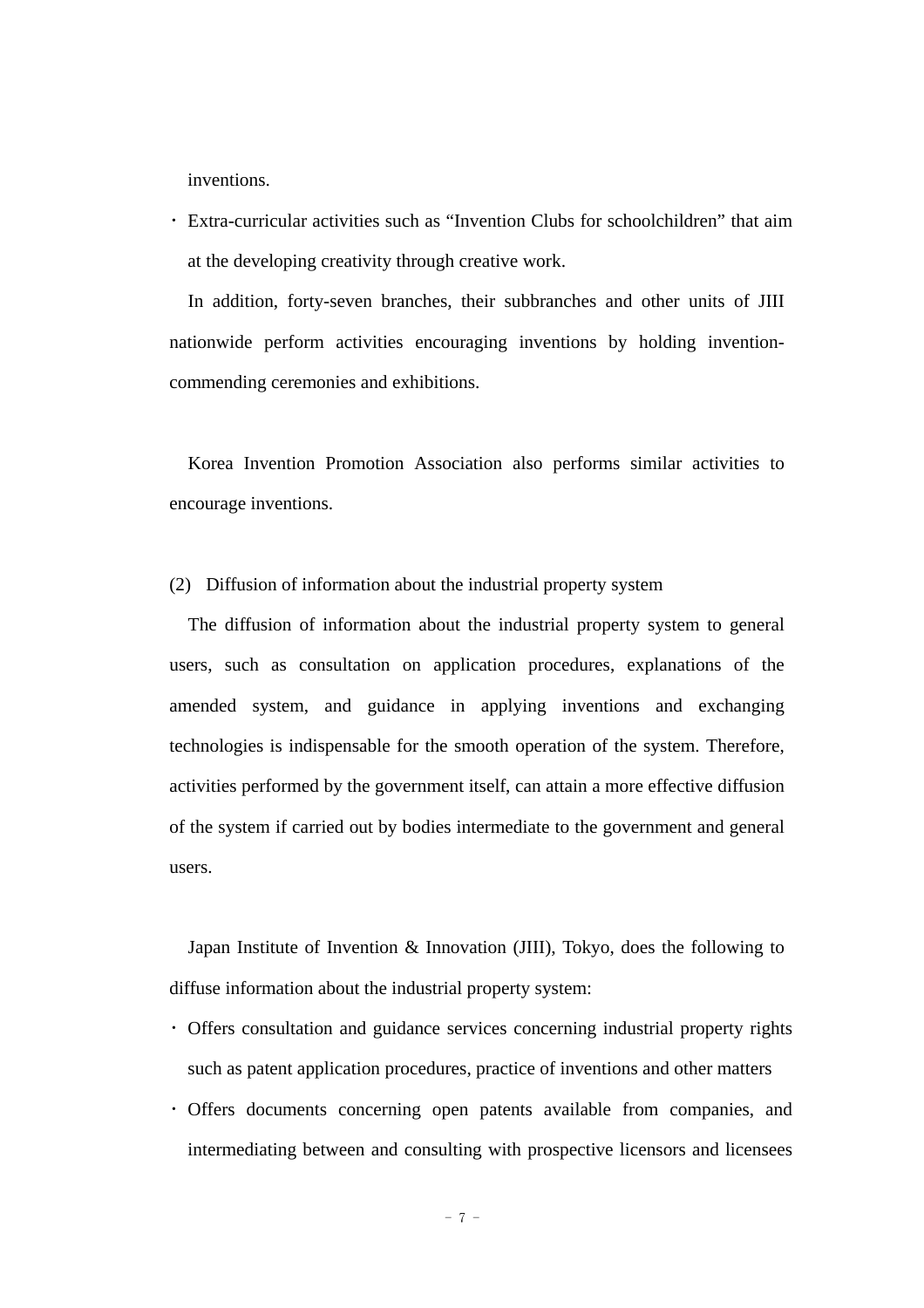concerning such patents

- ・ Offers consultation services concerning the utilization of foreign industrial property systems for private enterprises in Japan
- ・ Cooperates with JPO in holding various briefings nationwide concerning industrial property rights
- ・ Holds patent seminars, consultation meetings, etc., designed for small businesses to deepen their understanding of the industrial property system
- ・ Operates of an electronic application system, on-line delivery system, and demand-for-inspection-of-files system in electronic application model rooms and reference rooms located nationwide
- (3) Education and training for the industrial property system and its practice

Generally, government staff members such as patent examiners are schooled on the industrial property system by the training institute at the patent office. Likewise, patent experts in businesses using the industrial property system as well as lawyers, patent attorneys, etc., are trained by their respective firm and associations on practices of industrial property system, cases studies, or updated trend of the industrial property systems.

Japan Patent Attorneys Association (JPAA), a body established under the provision of Patent Attorney Law, works to maintain the dignity of patent attorneys and to dutifully and purposefully improve and develop their job. At present, the Association has about 4,100 members with main activities including, in addition to registration work concerning patent attorneys, efforts to improve and develop the operation of the system, efforts to foster and develop industrial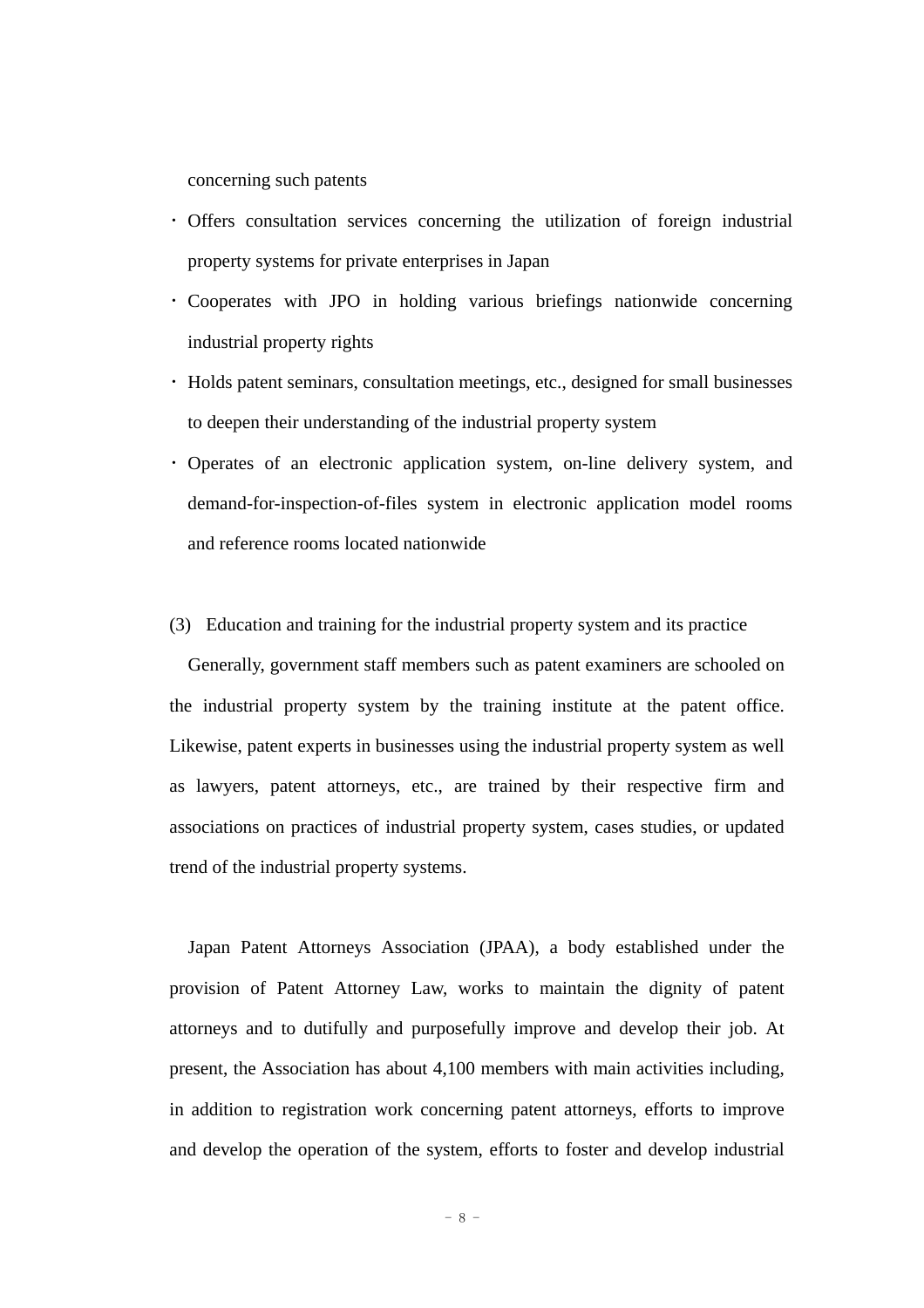property rights, and the submission of proposals or the dissemination of advice upon request to the governmental authorities.

As a part of these activities, JPAA provides the following training for its members:

- ・ Comprehensive training sessions on practical business mainly for patent attorneys who have recently passed the patent attorney's examination
- ・ Training sessions for members held for specific purposes, such as for the practical business of foreign patent applications, patent litigation movements, and issues in practical business associated with the implementation of a new patent system
- ・ Continuous training sessions held for members includes exercises led by high court justices as lecturers

The Japan Intellectual Property Association (JIPA), Tokyo, provides training courses related to intellectual property consisting of regular, special, and overseas training courses. The regular training courses are offered with curricula ranging from basic studies to exercises and research so that not only people from intellectual property departments but also those from research and development departments of member companies may gain full knowledge of intellectual property. The special training courses provide training on current subjects according to members' needs. The overseas training courses include training on overseas patent systems, how to write English specifications, and the training of Japanese personnel dispatched overseas to hear lectures given by local experts, so as to developing resource skills through the acquisition of international expertise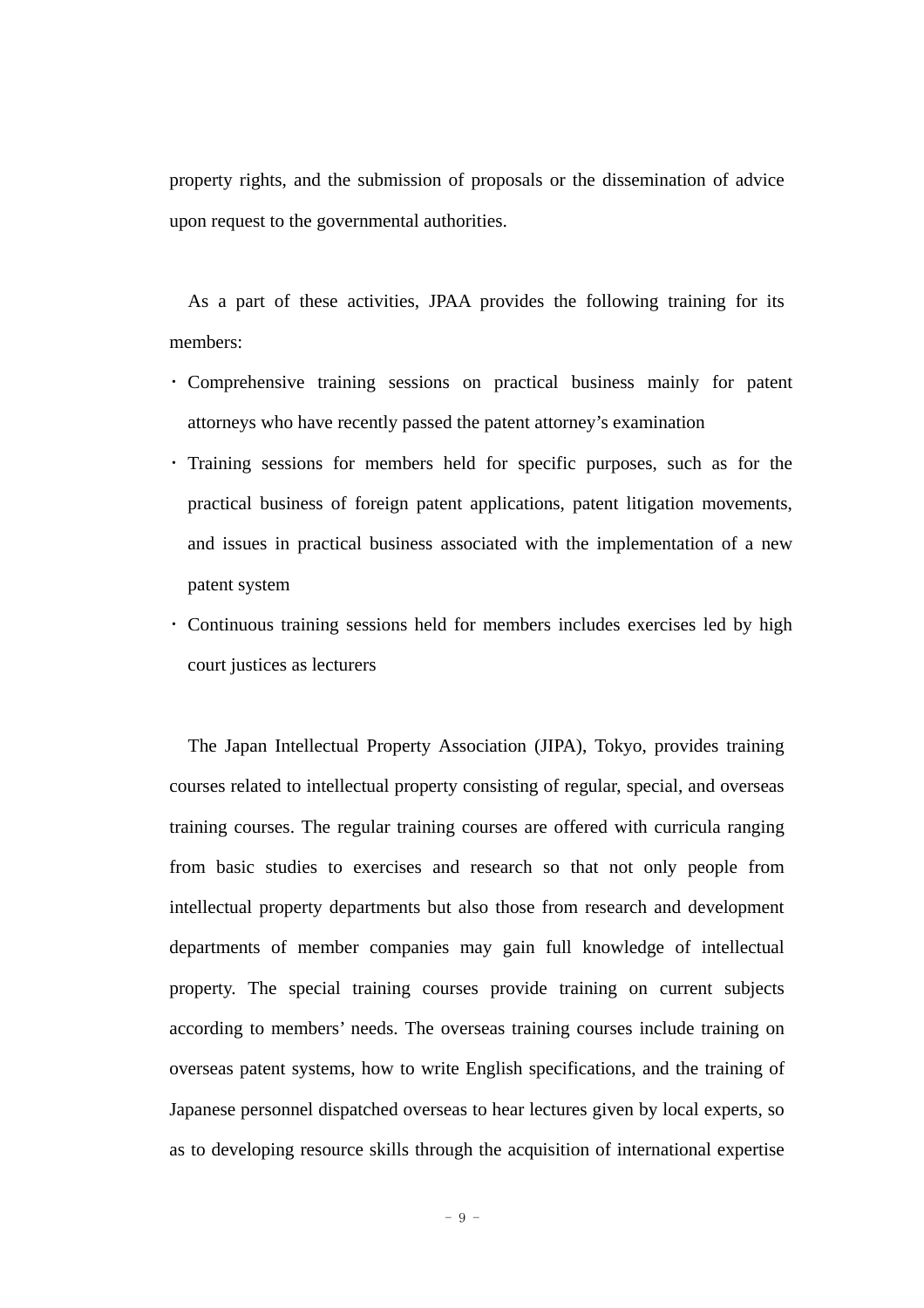capable of meeting the needs of the times of international communications.

Beside closed-membership education and training opportunities, there are also activities wide open to students, patent specialists in companies, lawyers, patent attorneys, etc., as well as governmental officials, including examiners of the patent office. Bodies offering these activities are as follows:

The Centre D'Etudes Internationales de La Propriete Industrielle (CEIPI) in Strasbourg, France carries out educational activities concerning the industrial property system in close cooperation with the patent offices of European countries, the European Patent Office and the World Intellectual Property Organization (WIPO). In addition to providing a lecture course for those who wish to obtain a doctor's degree from a university, this center offers a training course for applicants for accreditation to be a patent agent capable of negotiating with the EPO, a training course for people from developing countries, and a training course for patent specialists from companies. The center also has a course for persons newly employed as EPO search examiners, which, however, is not carried out at present.

Japan Institute of Invention & Innovation (JIII) in Tokyo, offers a systematic training course (regular course) and also an open course on the operation of the industrial property system, to develop personal skills in performing future business activities with the acquired advanced expertise of the system.

The International Association for the Protection of Industrial Property of Japan

 $- 10 -$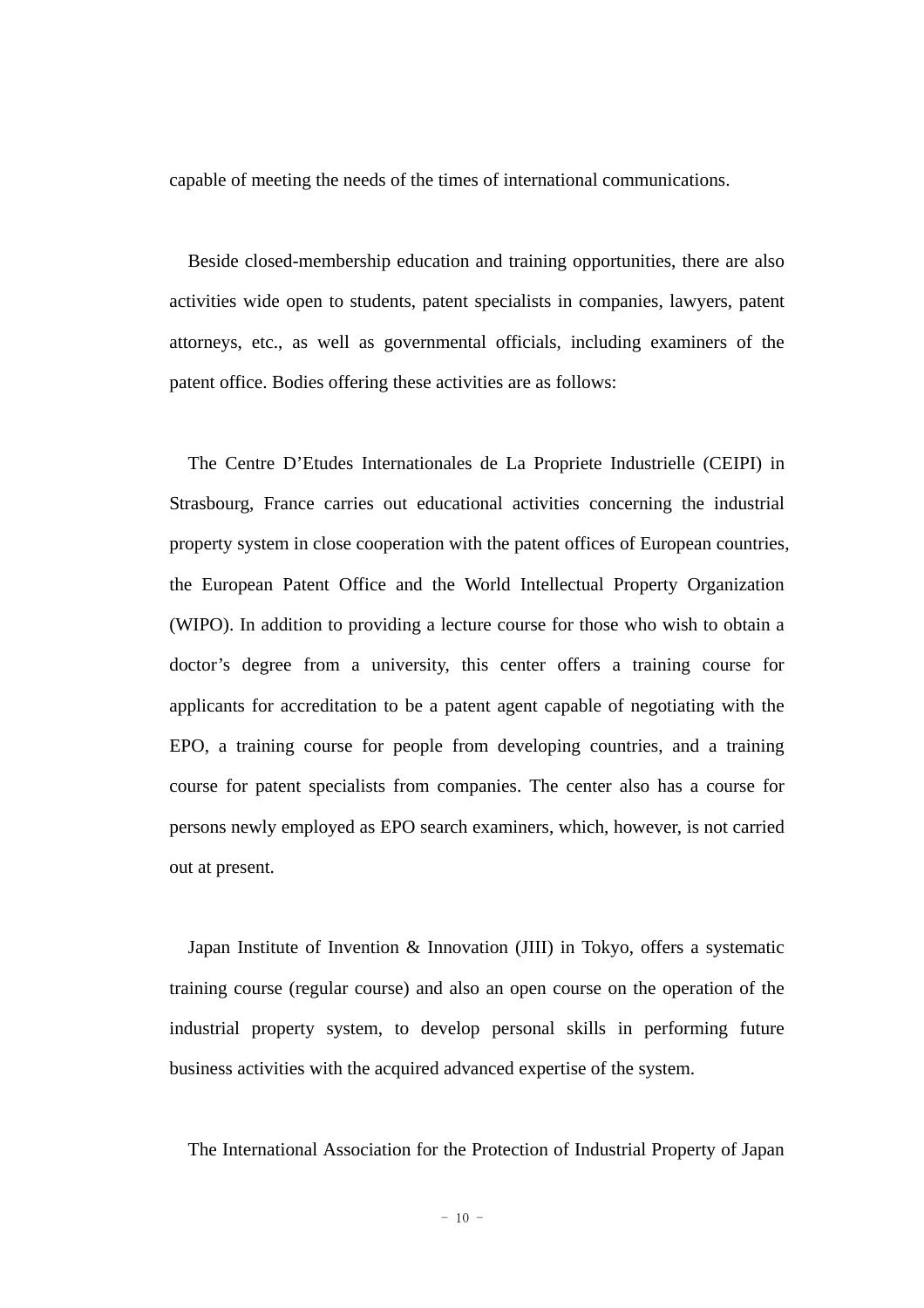(AIPPI-JAPAN), and the Japan Intellectual Property Association (JIPA), provide seminars concerning intellectual property by inviting Japanese and foreign experts in this field, respectively.

- 3-2. Complementary Functions of the Governmental Administration of Industrial Property Rights
	- (1) Collecting, processing, and providing information on industrial property rights Industrial property right information contains several important areas such as proprietary information on patents, utility modes, design and trademarks as well as technical information containing state-of-the-art technologies in all technical fields. In order to facilitate and extend the use of this industrial property information, it has become important not only to distribute primary information (patent documents) but also to prepare secondary documents such as abstracts, extract search keys, build databases, and generally offer information through diverse media such as on-line systems and CD-ROMs.

Regarding the supply of industrial property information to general users, the industrial property office limits its service to the open use of its own database and the public inspection of documents at its libraries and local inspection centers. This is because it would not be financially or systematically efficient for the industrial property office to perform all services itself. Therefore it is considered important to use public-service bodies as a means to complement the limited services of the office. As mentioned above, industrial property information is specifically that information which concerns rights. Therefore, if any information regarding unprofitable acts is not supplied or any user is discriminated against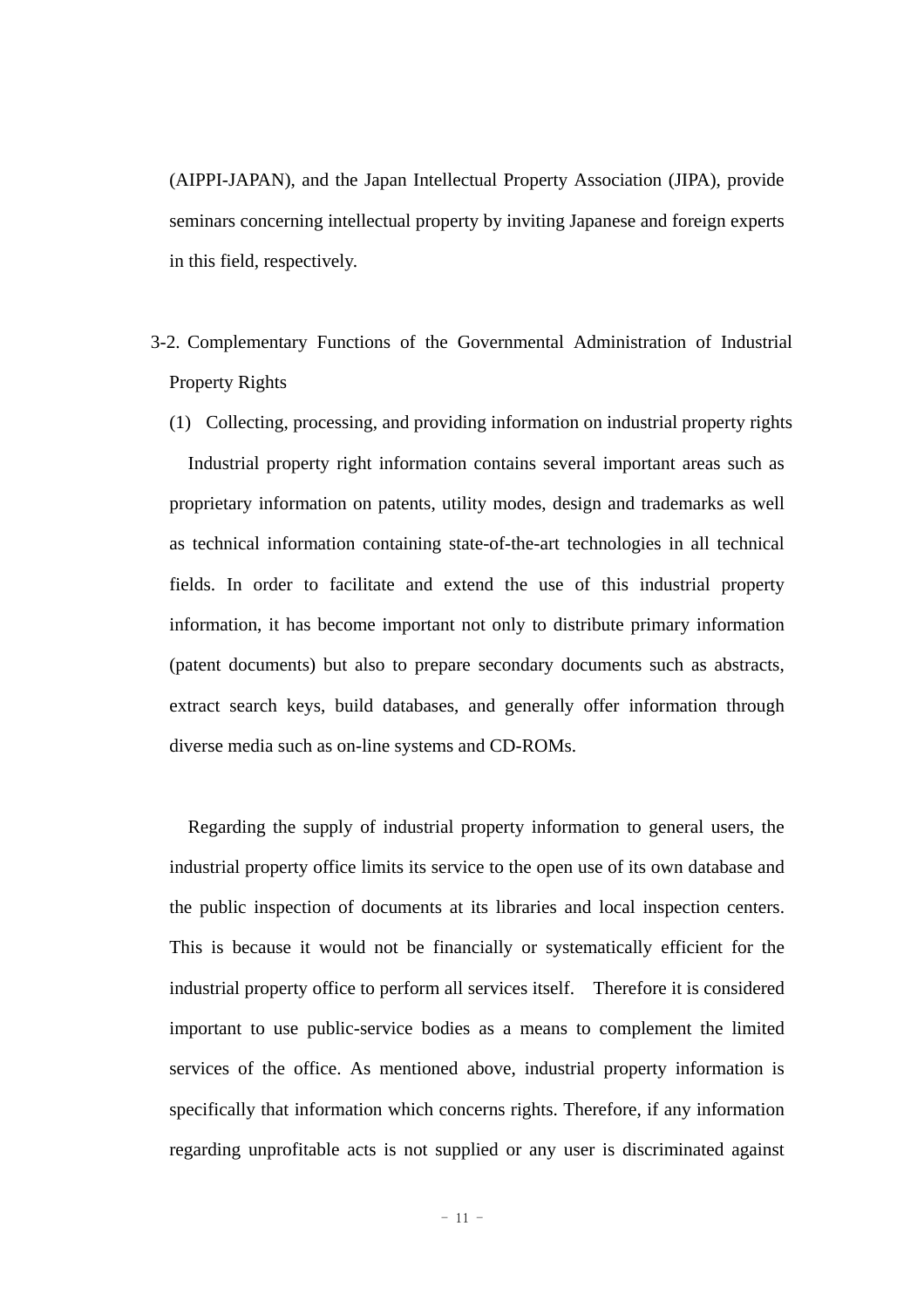when given conditions for use, the effective operation of the industrial property system itself is threatened. In other words, since stable, across-the-board and fair supply services and the security of service supply are necessary for industrial property information, it is important to use public-service sectors guided by the government instead of commissioning them to the profit-oriented private sector.

The International Patent Documentation Center (INPADOC), originally built in Vienna, Austria, was established by WIPO, which was studying the exchange, search, and standardization of patent information, in cooperation with the Austrian government. The Center was collecting and processing bibliographical information concerning patent documents of every country in the world and offering it for the internal use of patent offices of the signatories or commercial use for hosts. At present, this has been taken over by the Vienna branch of the European Patent Office.

The Japan Patent Information Organization (Japio) in Tokyo, was established to make patent information complete and promote its use. Industrial property information available for general users covers patents, utility models. designs and trademarks and is provided in various forms including paper documents, microfilm, CD-ROMs, magnetic tapes and through on-line systems.

Japio produces and offers various CD-ROMs such as those containing information classified by technical fields using chronological information, etc., recorded on various CD-ROMs. In addition, Japio copies foreign and Japanese patent documents and application documents, then researches and translates these,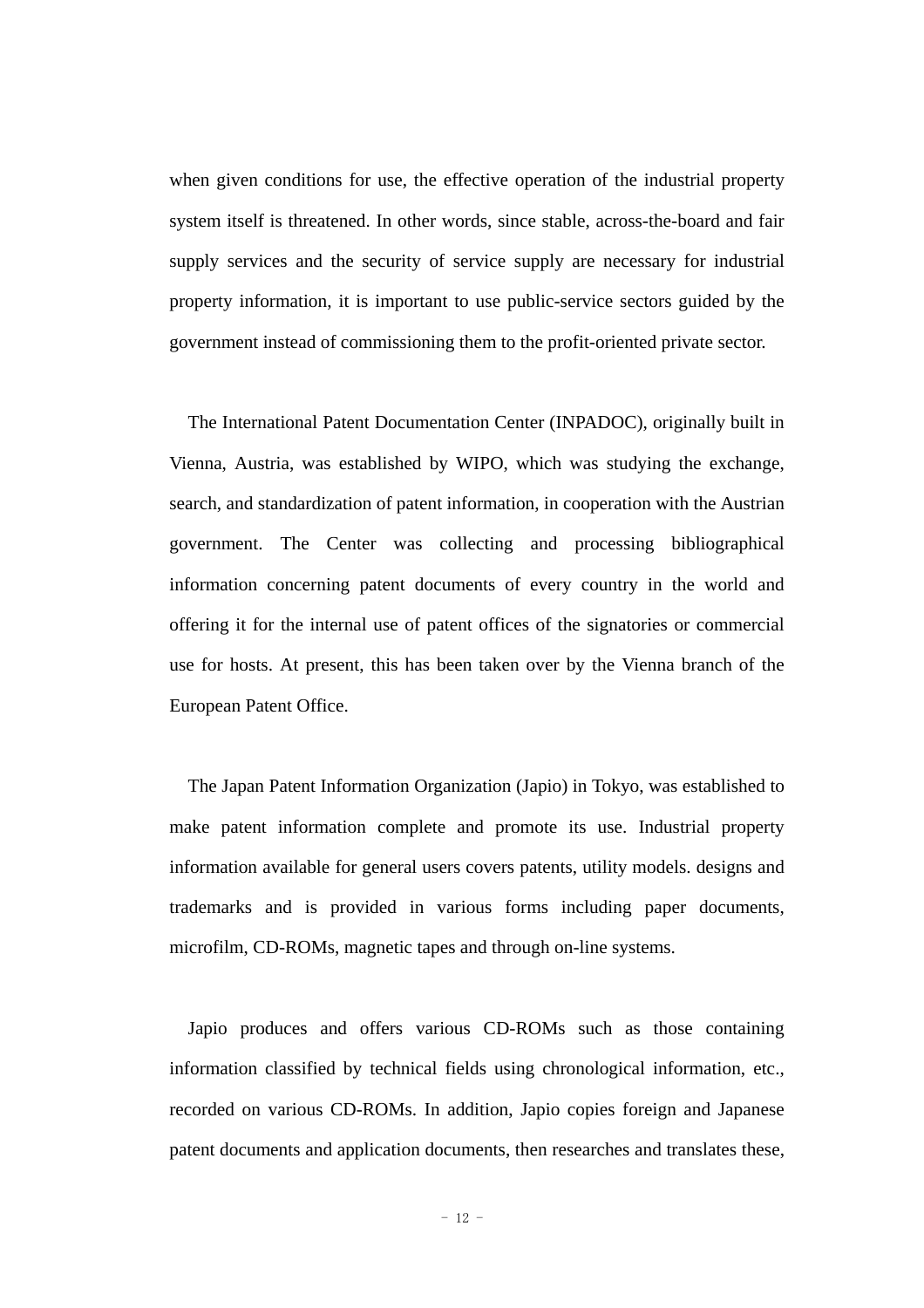and sells CD-ROMs of Japanese Patent Abstracts (in Japanese) and Patent Abstracts of Japan (in English).

In particular, Japio maintains a database using a large computer, by which accumulated data is supplied through on-line services to clients in Japan and overseas under the name of PATOLIS. This database is also provided in the form of magnetic tape. Japio also offers for public use a system that can search the full text of patent documents and display it on the screen including all drawings attached thereto.

Regarding gazette information, JIII, in addition to selling CD-ROM gazettes of patents and utility models, produces and sells patent gazettes, etc., of paper media.

The JPO introduced the Paperless System in 1984 to achieve increased efficiency in administration, a shortened examination period, expanded industrial property (IP) information services, etc. The JPO has stored much IP information in its data base, yet it began an "Industrial Property Digital Library (IPDL) service on its web site in March 1999 to facilitate the use of IP information. By using the IPDL service, anyone may search, free of charge, for resources on patents, utility models, designs and trademarks by using document numbers or classifications. In addition, JPO has been able to provide private IP information service companies with IP information at minimal cost, thereby reducing Japio's role as sole IP information provider. As growing competition with private IP information service companies became more visible, eventually, in April, 2001 Japio reworked its PATOLIS on line service into a private company.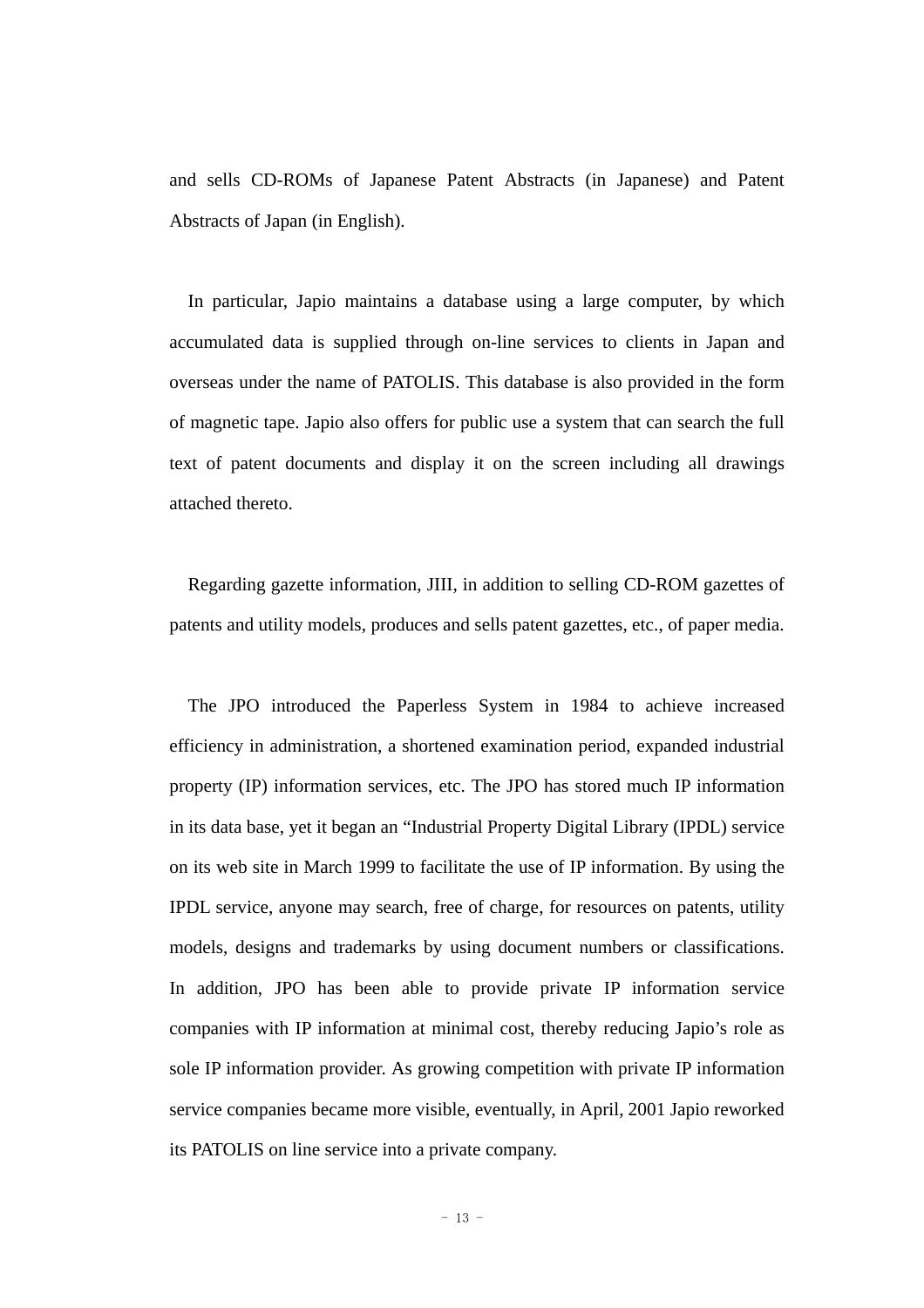

Set-Up for Provision of Industrial Property-Related Information (fiscal 1997)

Set-Up for Provision of Industrial Property-Related Information (fiscal 1998)

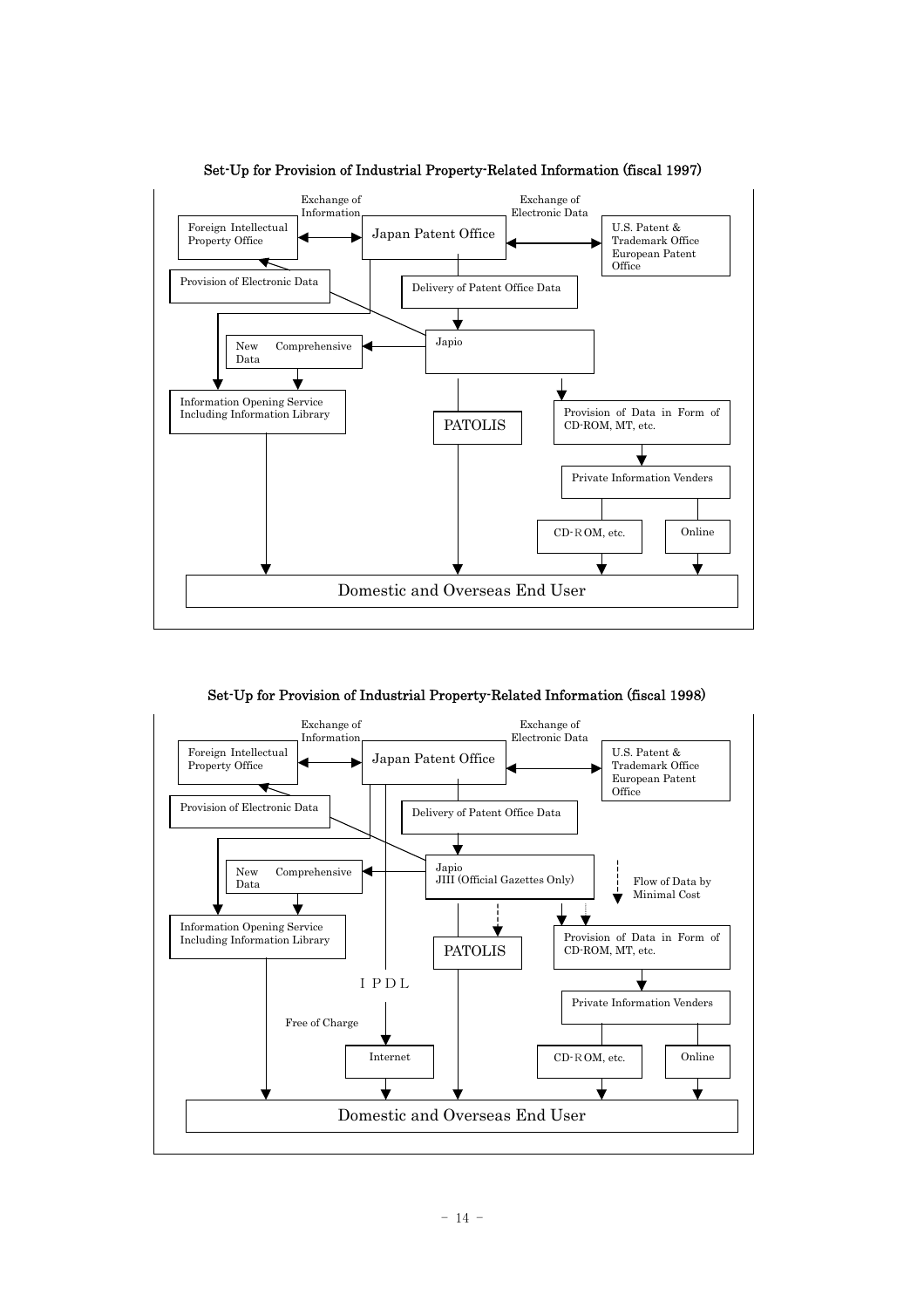Japan Food Patent Center (JFPC) in Tokyo, is offering a quick report service of trademark data (by paper documents).

The Korean Industrial Property Right Information Center (KIPRIC) in Seoul, Korea, was established with the aim of actively facilitating the use of industrial property information for the purpose of promoting the development of industrial technology in Korea. The Center collects information from domestic and foreign databases, and extends services through paper documents, CD-ROMs, magnetic tapes, and on and off-line services.

#### (2) Providing search reports to general users

To carry out economic activities smoothly under the industrial property system, it is also necessary to investigate and handle prior industrial property information. Therefore, many industrial property authorities of countries render, in addition to the examination of patent applications, industrial property information search services such as novelty search services for people conducting product development and the filing of foreign applications (for example, the UK Patent Office offers, in addition to examinations of patent applications, a patent search service called Search & Advisory Service to general users).

COK in the Hague, the Netherlands, prepares search reports of prior art concerning specific patents for small businesses to evaluate their own inventions.

The Institut International de Brevets (IIB) of the Hague, the antecedent of the present Hague branch of the European Patent Office, prepared and offered search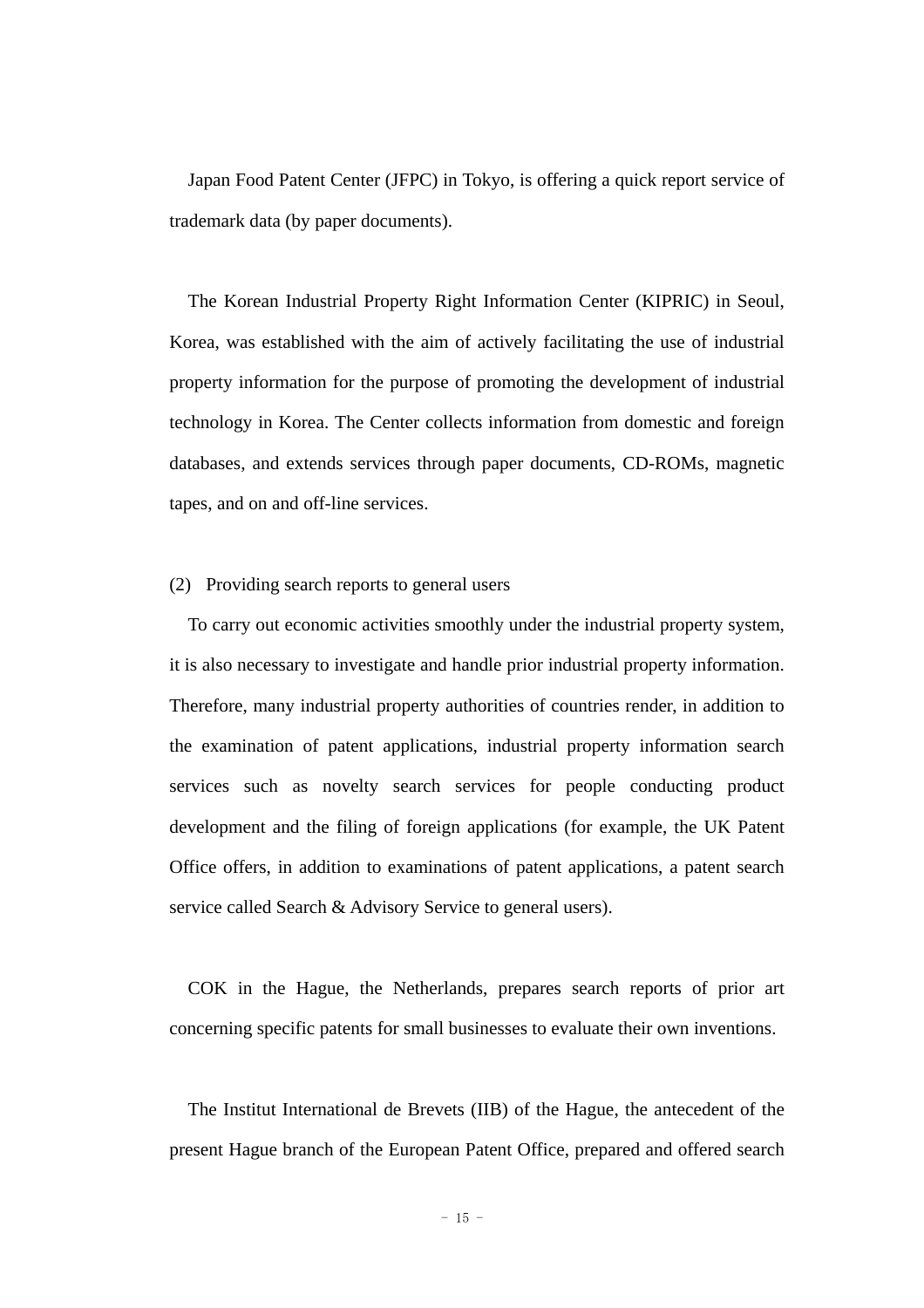reports of patent applications to patent offices of member countries, and also made patent searches and reported the results to general users upon request. These functions have been taken over by the EPO Hague Branch.

#### 3-3. Supporting the Governmental Industrial Property Administration

(1) Investigation and research for industrial property policy

Government must plan and draw up industrial property policies which meet the needs of the times, especially concerning such things as the future direction of an internationally harmonized industrial property system and the protection of new technologies. Thereby to make its industrial property administration effective, it is necessary to carry out comparative studies of national and foreign industrial property systems and accurately grasp the status of operation and use of the system. To this end, bodies supporting the industrial property system investigate and research according to their objectives and specialized knowledge in cooperation with the government.

#### ① Basic investigations into research on the industrial property system

Research is conducted by universities and research institutes specifically established for such purposes.

The Max Planck Institute for Foreign and International Patent, Copyright and Competition Law in München, Germany, an organization established under the cooperation of München University and the German Patent Office, is researching not only the German industrial property system but also those of each country as well as international industrial property systems. Some of the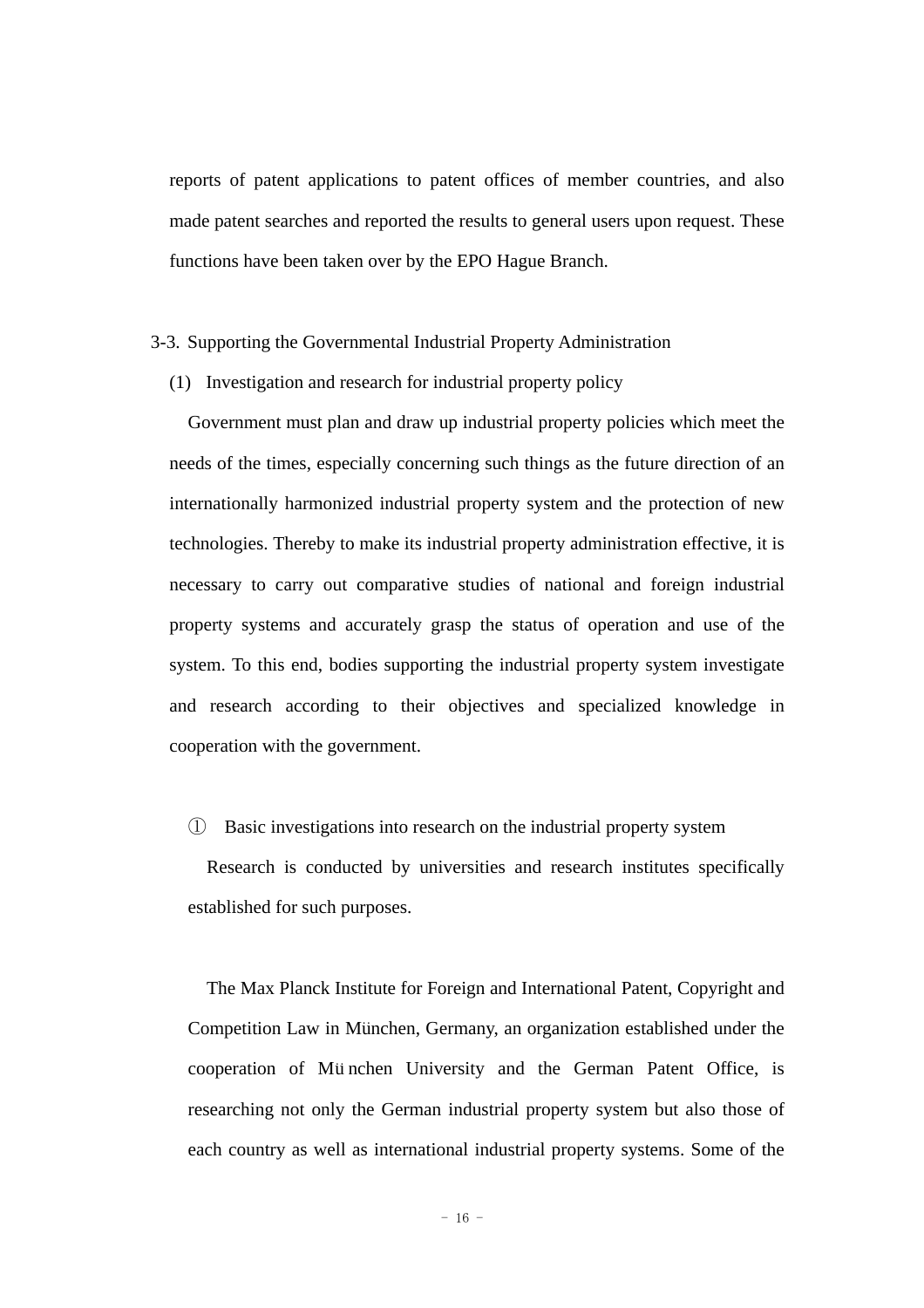research conducted by the Institute has been presented as a tentative plan to serve as a basis for discussion on the international harmonization of industrial property systems and on the unification of the European local systems. Thus, it has the potential to greatly affect the industrial property system in Europe.

The Center for Advanced Study & Research on Intellectual Property (CASRIP) in Seattle, USA, is an independent institute established at Washington University. The Institute carries out research as well as training programs for intellectual property rights. In particular, the center conducts research on the intellectual property systems of US, Europe, and Japan including the protection of rights such as patent rights centered on state-of-the-art technology as well as the impact of intellectual property right on international trade. The results of the researches are published in printed materials or leaflets.

The Institute of Intellectual Property (IIP) in Tokyo was established in 1989, with the aim of achieving the proper protection and international harmonization of intellectual property rights through investigation and research on problems internal and external to industrial property issues, and by collecting and offering related information. In addition to conducting a wide range of research on basic problems within intellectual property, IIP investigates and researches several concerns including those in the Unfair Competition Prevention Law, Copyright law, and other laws relating to industrial property. It also works in problems found in the international harmonization of intellectual property, and in intellectual property related to new technologies. Such investigations and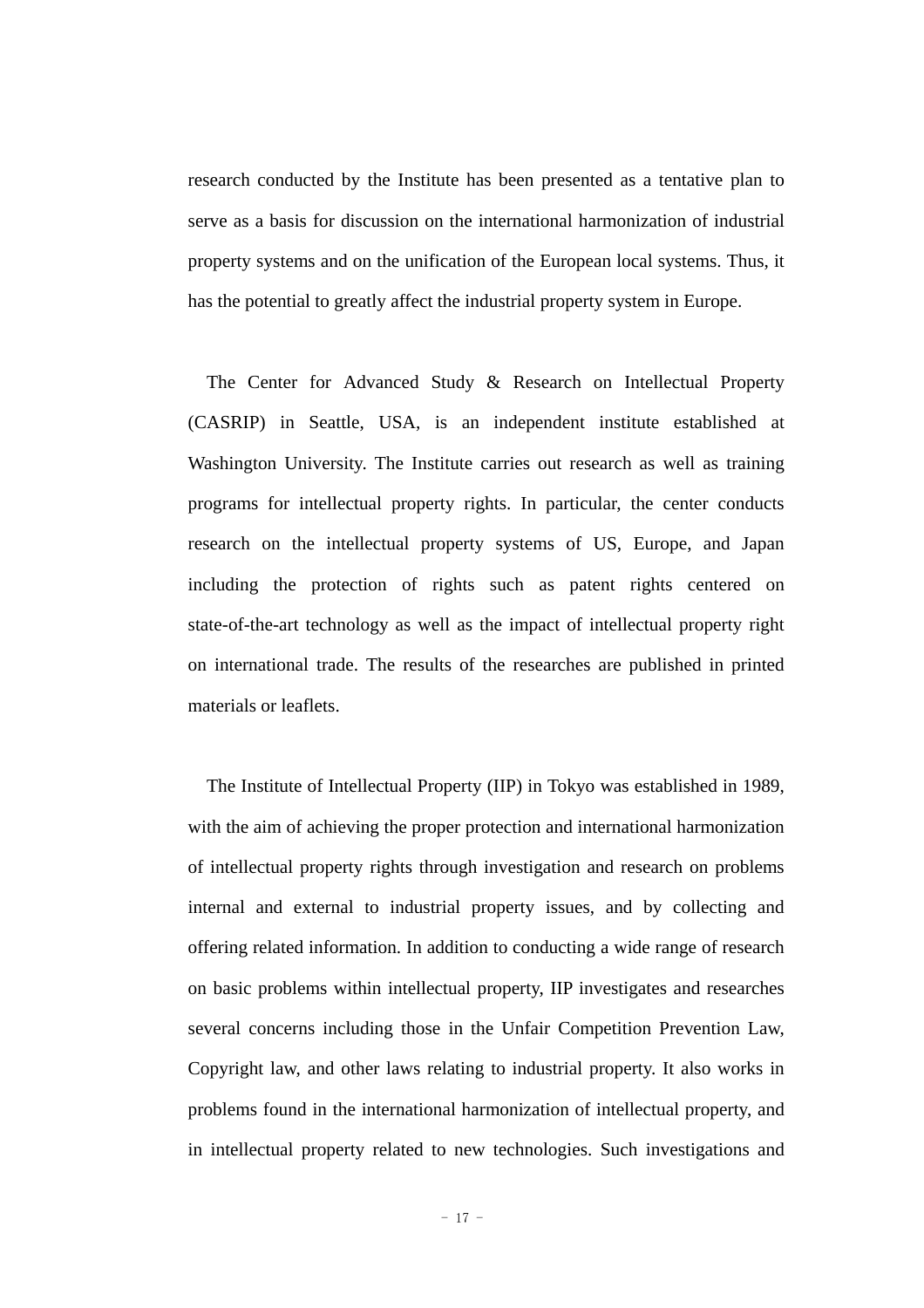research are also being conducted by the International Association for Protection of Industrial Property of Japan (AIPPI-JAPAN) and Japan Institute of Invention and Innovation (JIII).

JIII conducts investigations and research, such as surveys on foreign applications by Japanese companies and surveys on the use of industrial property rights by smaller businesses. This research is intend to contribute to the smooth operation of the industrial property system.

AIPPI-JAPAN conducts investigations and research on common issues in industrial property rights to be taken up by AIPPI.

② Surveys on the use and operation of the industrial property system for users These surveys are conducted mainly by associations of users of the industrial property system, such as inventors.

The American Intellectual Law Association (AIPLA) in Washington DC, USA, is an association consisting of more than 10,000 lawyers who engage in practical business related to intellectual property rights laws. AIPLA was established to support the development of patent, trademark, copyright, and unfair competition prevention laws, and other fields of intellectual property. This association conducts investigations and research concerning intellectual property rights including those on the revision of intellectual property protection system.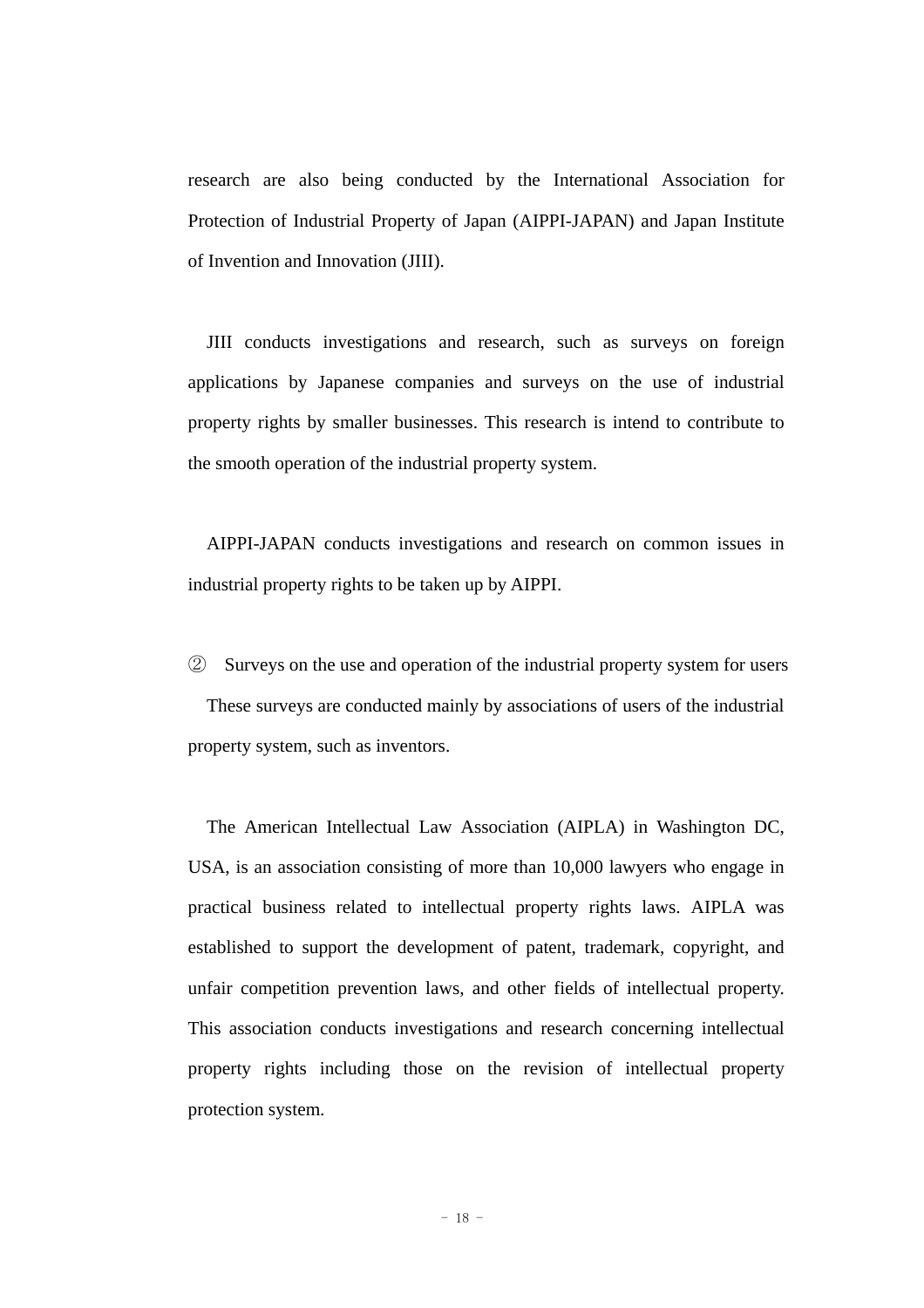The Section of Intellectual Property Law in the American Bar Association (ABA/IPL) is the largest body in intellectual property rights in USA, consisting of 1,200 members, 1,500 students, and 400 associate members. ABA/IPL is a special section first set up in the ABA to handle U.S. Patent Law, Trademark Law, and Copyright Law. Since 1984, ABA/IPL has conducted a large amount of research to improve protection within the intellectual property rights system and has presented its research results to the government.

The Intellectual Property Creators (IPC) of Los Altos, USA, is a non-profit body consisting of inventors, product developers, and entrepreneurs. IPC has a keen interest in industrial property policy and the enforcement of patents, and submits proposals to Congress as well as gives advice to inventors on patent practice.

The Japan Intellectual Property Association (JIPA) in Tokyo, was established to secure proper use and improvements in intellectual property systems, and now consists of about 700 Japanese companies from every industry. JIPA has structured committees on issues in patents, designs, trademarks, intellectual property administration, international problems, software, patent information, licensing, training, and so on, separately with each industry. These committees conduct investigations relating to industrial property rights specifically from users perspective. At the same time, all member companies are divided into three regions Kanto, Tokai, and Kansai, and into groups by industry such as iron and steel, machinery, electricity, chemistry, trading, and construction. Each regional and industrial group conducts investigations and research on issues in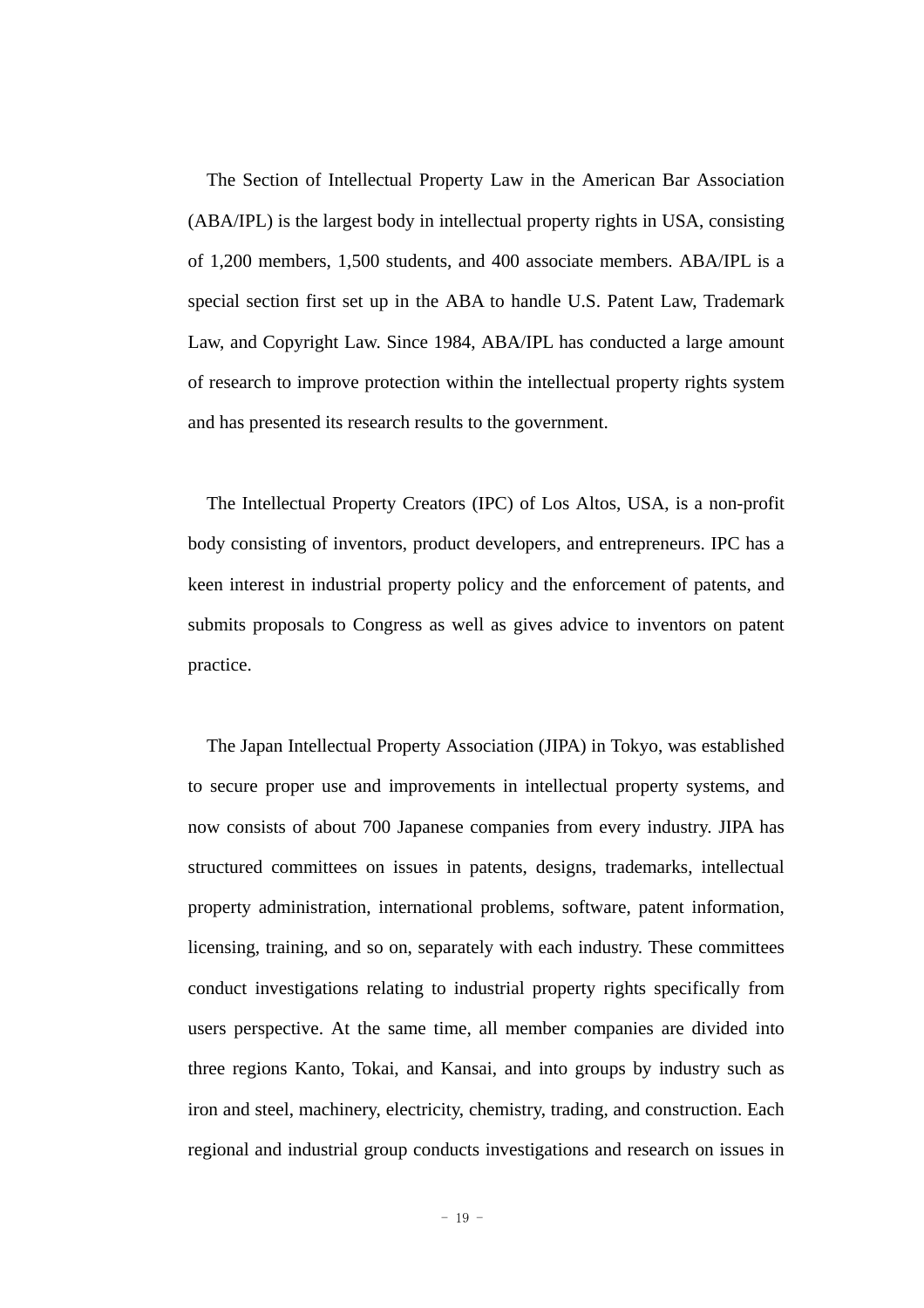view of its own needs.

#### (2) Support for services granting rights

As the number of applications to industrial property office increases, the work load involved in processing applications in the office increases, obstructing the smooth process of granting rights. To avoid a backlog in granting services, part of the office's workload is passed to supporting bodies. In this way, the quick granting of a right is assured.

#### ① Preparation of preliminary search reports

Many present industrial property systems use substantive examinations, and prior art or application searches are vital for the examination. However, with the expansion of economic activities and the advancement and sophistication of technology, it has become more effective to have bodies supporting the industrial property office conduct searches due to the office's budgetary and organizational limitations.

The Institut International de Brevets (IIB) in the Hague, the Netherlands, formerly established under the cooperation between the governments of the Netherlands, France, and Belgium, prepared search reports to assist in the granting of rights and provided information on the results of prior art searches to companies and others in general. This function has now been passed to the Hague Branch of EPO.

Industrial Property Cooperation Center (IPCC) in Tokyo, was established for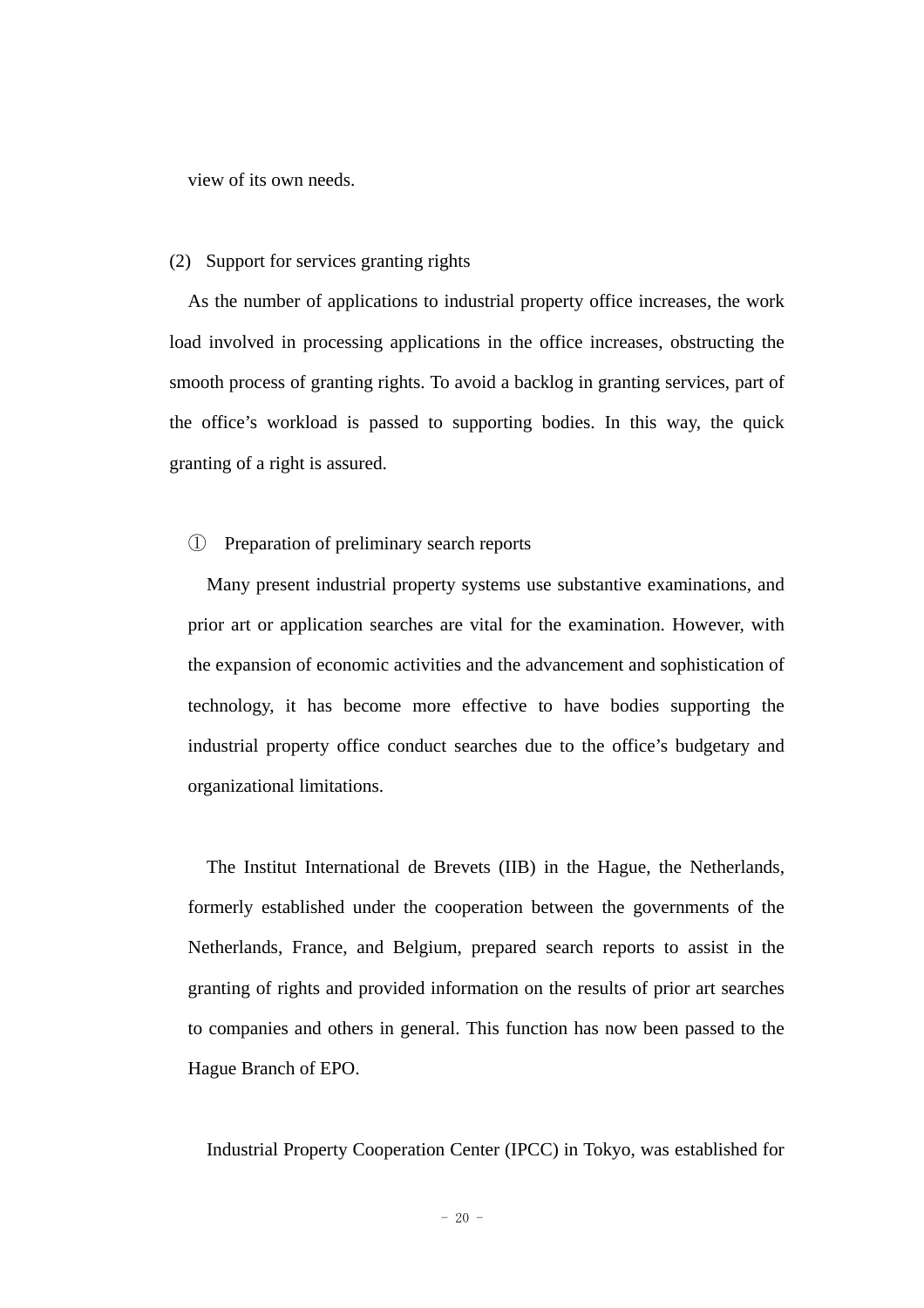the purpose of building a database for the File Forming Term Retrieval System, which is core to the Paperless Project of the Japan Patent Office (JPO). It also deals with the registration of the layout of semiconductor integrated circuits as a designated body for that function under the "Law Concerning the Circuit Layout of Semiconductor Integrated Circuits." Later in 1990, the center was designated as a search organization to conduct prior art searches necessary for the examination of patent and utility model registration applications. Of jobs handled by examiners, the center receives orders for prior art searches from the JPO, searches prior art using the File Forming Term Retrieval System, and delivers search reports to the JPO.

The Japan Patent Information Organization (Japio) in Tokyo, provides a pre-examination preliminary search service to improve examination efficiency for trademark and service mark applications filed with the JPO. Prepared search reports are delivered to the JPO.

#### ② Support for data processing system

With an increase in industrial property applications and the needs for information used in examinations, the industrial property office of each country is promoting the data processing system. In particular, the JPO actively promotes the Paperless Project (aiming to comprehensive data processing system) and makes full use of related bodies, thereby effectively achieving the Paperless Project's set goals.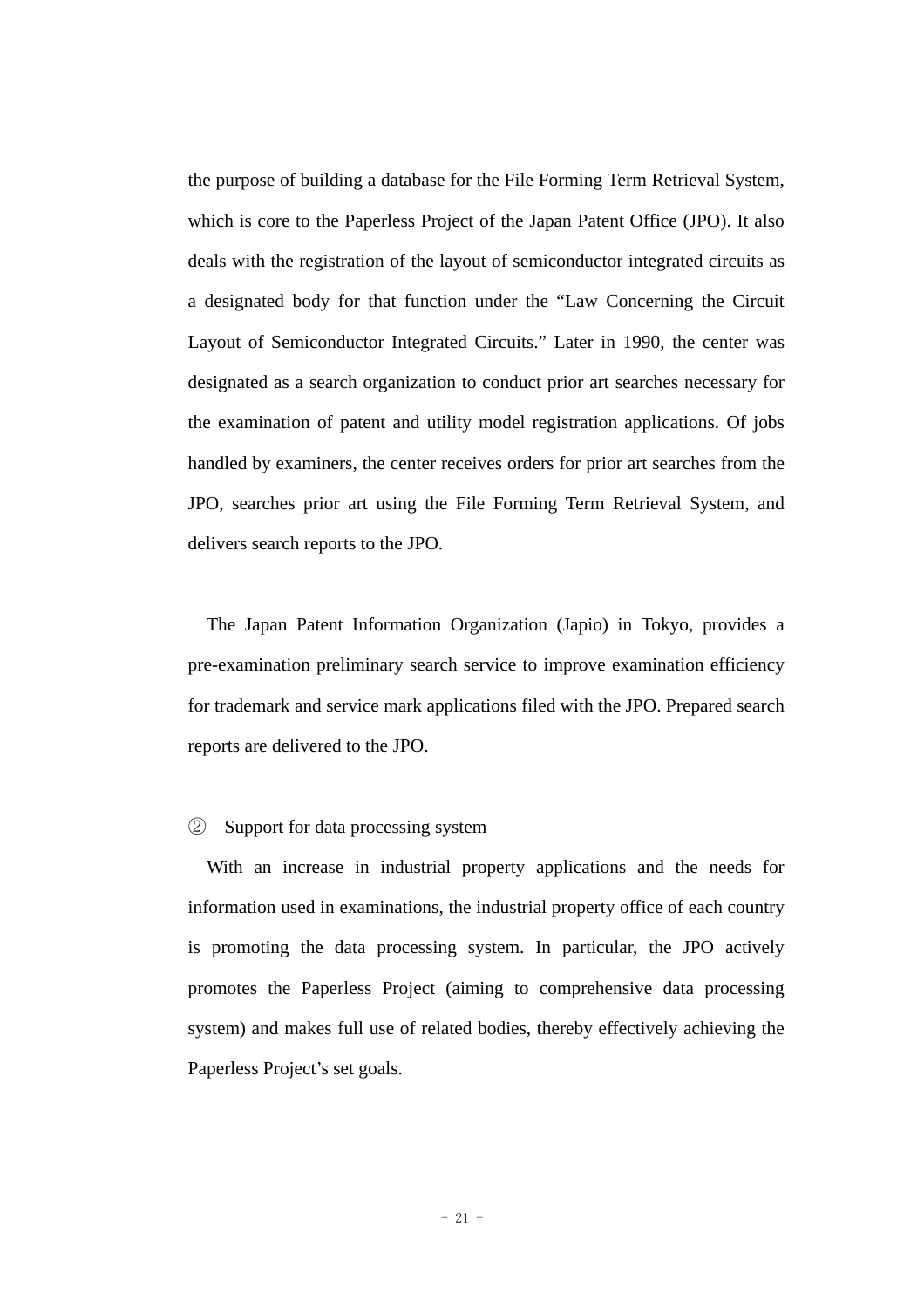

JPO Paperless Project and the Role of Bodies

Japan Patent Information Organization (Japio) in Tokyo, in compliance with the JPO's Paperless Project, is developing related systems preparing search file data for patents, utility models, designs, and trademarks, and storing patent information for use in examinations into optical disks. In addition, Japio developed terminals to promote the use for electronic application system. Moreover, Japio perform sound and figure analyses of applied trademarks, and prepares data for examinations.

The Industrial Property Cooperation Center (IPCC) in Tokyo, is developing the F-Term List for the File Forming Term Retrieval System, an information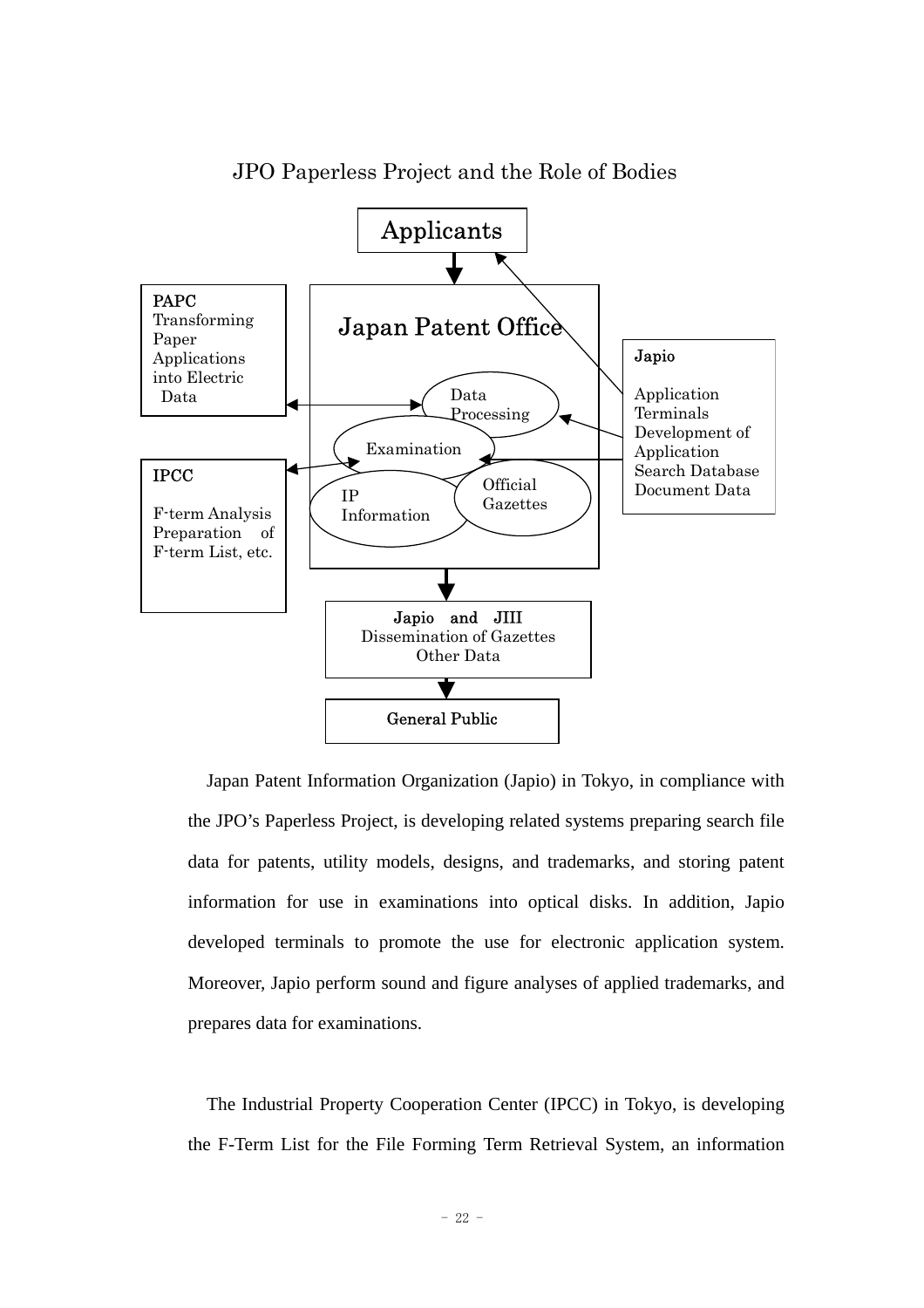search system of JPO. It also assigns F-terms into patent documents, etc.

Japan Design Protection Association (JDPA) assigns and inputs D-terms, used in computerized retrieval of design documents.

Patent Application Processing Center (PAPC) in Tokyo, is the designated data processing organization established under the "Law Concerning the Special Provisions to the Procedure, etc., Relating to an Industrial Property Right" which sets procedures for electronic applications, and transforms paper documents into electronic data.

③ Maintenance of documents for examination and other process

Japan Design Protection Association (JDPA) assigns the Japanese Design Classification, etc., to designs appearing in domestic and foreign books, magazines and catalogs, and processes them into photographic cards.

#### 3-4. Fostering International Cooperation Concerning Industrial Property Rights

Japan Institute of Invention and Innovation (JIII) is commissioned by the government and work in cooperation with Japan International Cooperation Agency (JICA). It works to foster international cooperation in industrial property rights through the development of skills as seen in its programs accepting examiners and officers from "developing" countries as trainees. In particular, since 1994, JIII has been accepting, in cooperation with Association for Overseas Technical Scholarship (AOTS), private persons concerned with industrial property, mainly from ASEAN countries, as trainees. In addition JIII sends experts from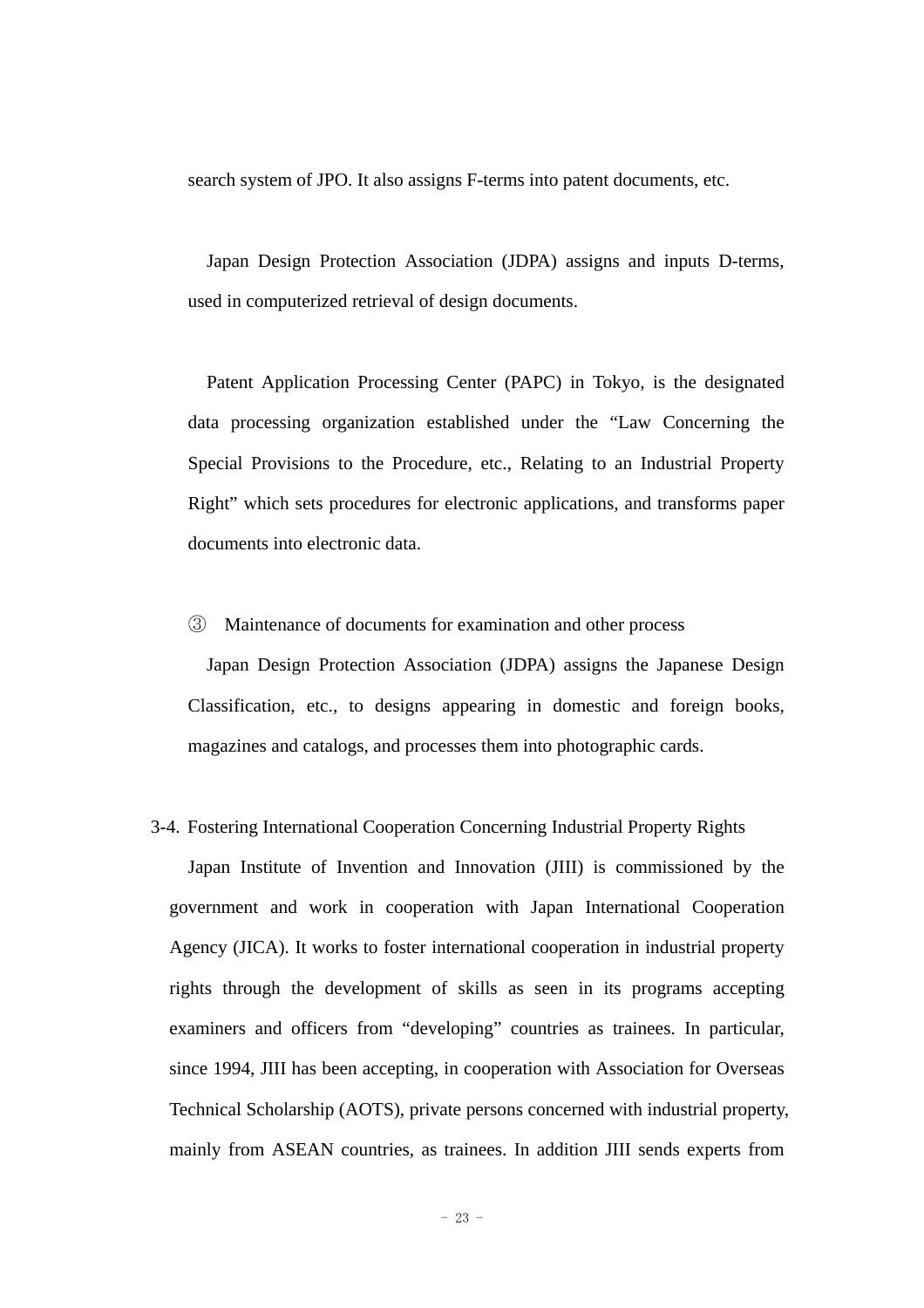Japan to these countries to promote international cooperation.

The Japan Patent Information Organization (Japio) is commissioned by JPO to prepare and send data on Japan to member countries in accordance with the trilateral cooperation agreement among the Japan Patent Office (JPO), the US Patent and Trademark Office (USPTO), and the European Patent Office (EPO). In addition, JAPIO exchanges INPADOC file data with the Viennese Branch of the EPO.

The International Association for the Protection of Industrial Property of Japan (AIPPI/Japan) and the Institute of Intellectual Property (IIP) invite overseas experts on intellectual property to hold symposiums and forums to deepen mutual understanding.

4. The Development of the Industrial Property System and the Role of Related **Bodies** 

It is important for the bodies mentioned earlier to act the needs the time demands. If government and industrial circles are able to actively assist them as the industrial property system matured each industry develops, the whole of the industrial property system can be further enhanced and contribute greatly to the development of industry.

A specific example of such activity can be seen where bodies have played an important role in the modernization of Japan and the development of the industrial property system.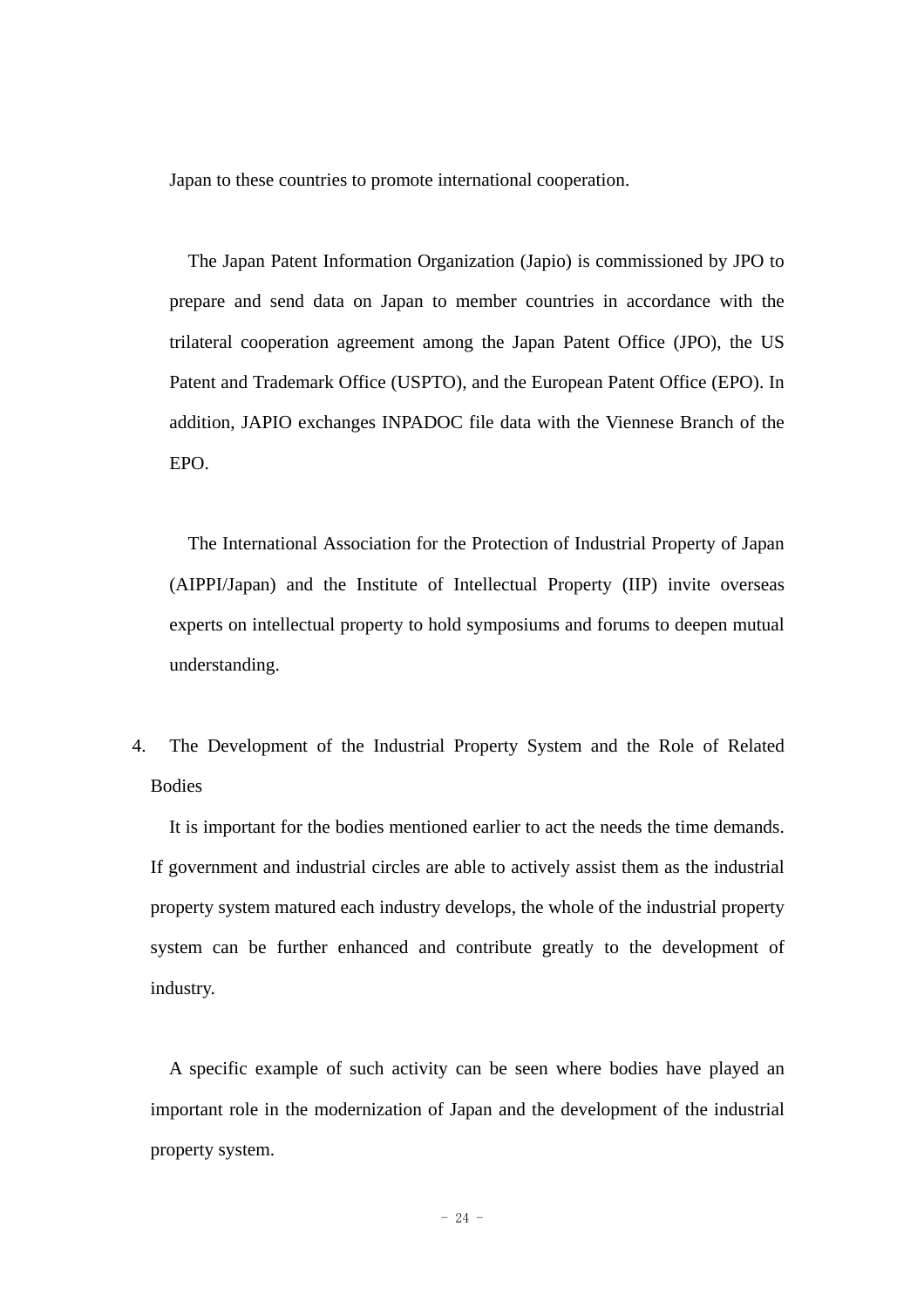

4-1. The Dawn of the Modernization of Japan's Industry and the Establishment of Industrial Property System

Japan's industrial property system is characterized by the fact that applications received from Japanese companies and inventors are more than 90% of the total. This shows that Japanese industrial modernization resulted from united efforts of the government and private sectors to promote inventive thinking and the industrial property system.

The modernization of Japan began in the latter half of the 19th century after the modernization of some countries in Europe and America. Under these circumstances, the government of Japan actively introduced Western modern thought and technology, and positively promoted industrial modernization. Stimulated by governmental policy, people in Japan created inventions and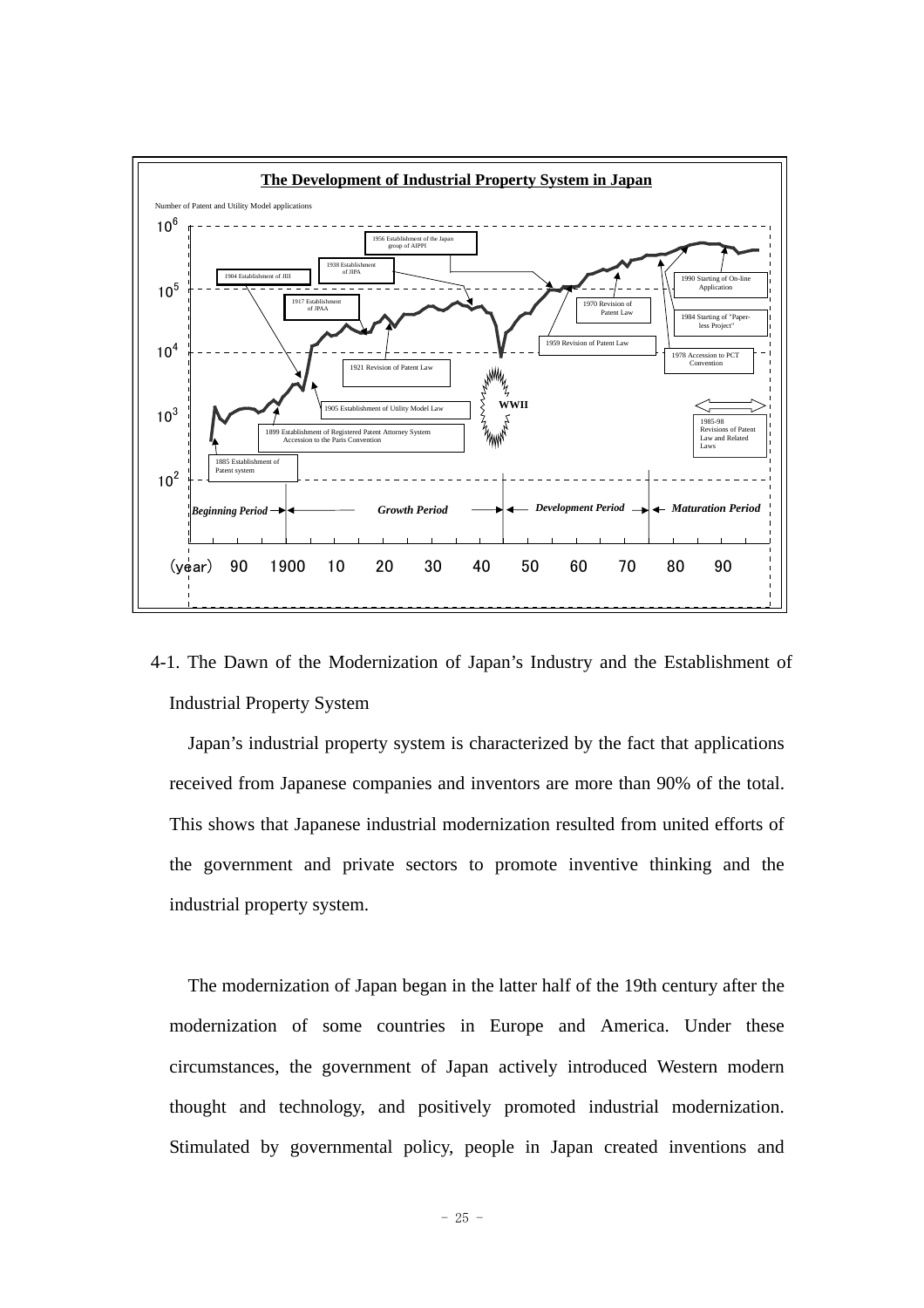popular attitudes towards the establishment of an industrial property system in Japan gained momentum inside and outside of Japan. In Japan, the Provisional Regulations for Monopolies was enacted in 1871, the Trademark Ordinance in 1884, the Patent Monopolies Ordinance in 1885, and the Patent Law in 1899. In 1899, Japan became a signatory to the Paris Convention for the Protection of Industrial Property. Thus, measures were taken one after another to complete Japan' industrial property system.

In 1904, the "Industrial Property Right Protection Association," the predecessor of present Japan Institute of Invention and Innovation, was established. After its establishment, the Association successively developed activities to encourage inventions and diffuse information about the industrial property system. These included holding lecture meetings, issuing publications, sponsoring contests, and instituting commendation systems.

Results immediately began to appear with the sharp increase in the number of patent applications by Japanese. In 1903, the number of applications by Japanese was less than 70%, but, in 1910, it accounted for 85%, amounting to more than 5,000 applications. At the same time, the number of applications for utility models, most of which were filed by Japanese, reached 12,545.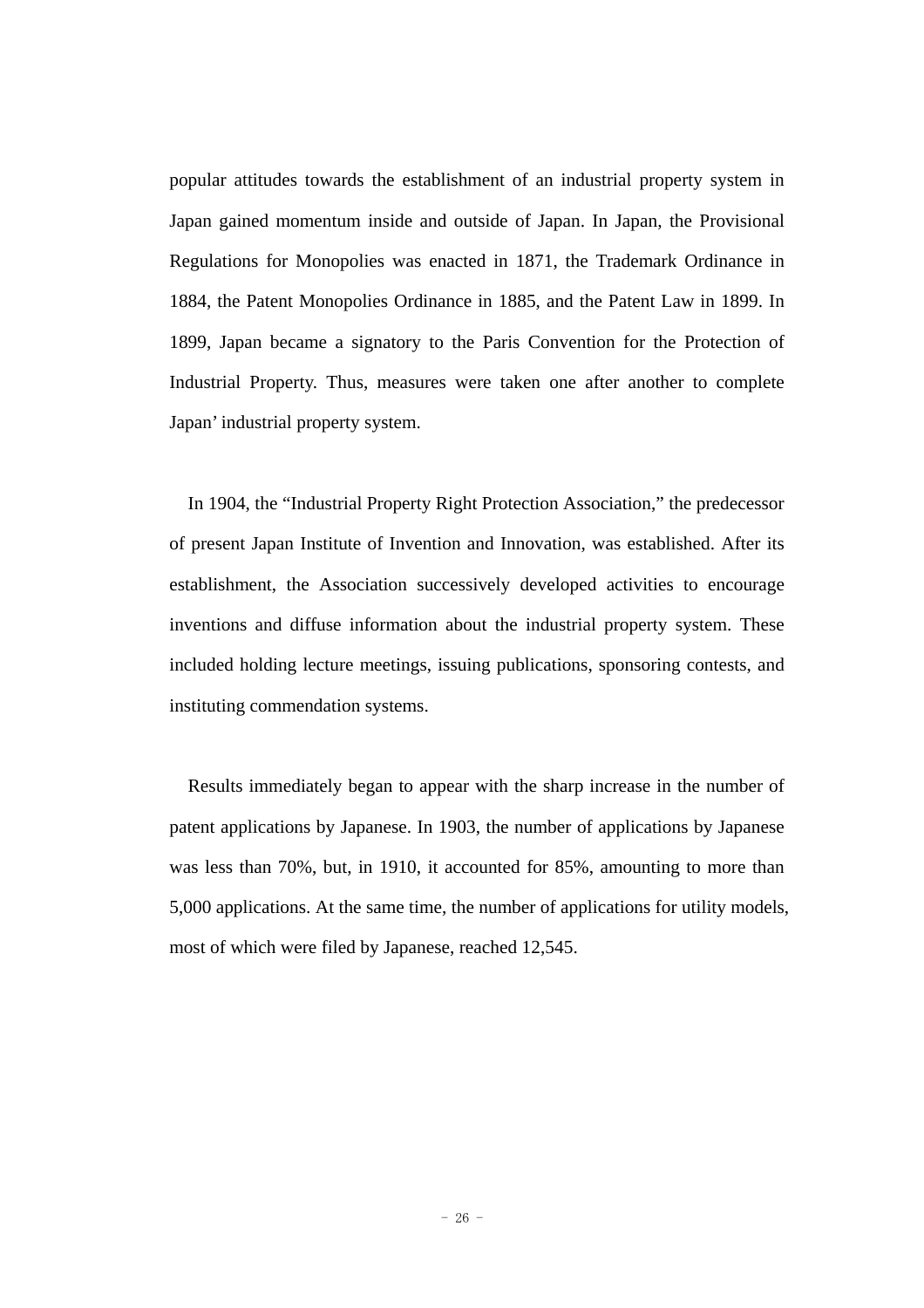The Development of the Industrial Property System and the Contribution of the Organs in Japan (1)



- JIII /Japan Institute of Invention and Innovation
- JPAA /Japan Patent Attorney Association
- JIPA /Japan Intellectual Property Association
- JDPA /Japan Design Protective Association
- Japio /Japan Patent Information Organization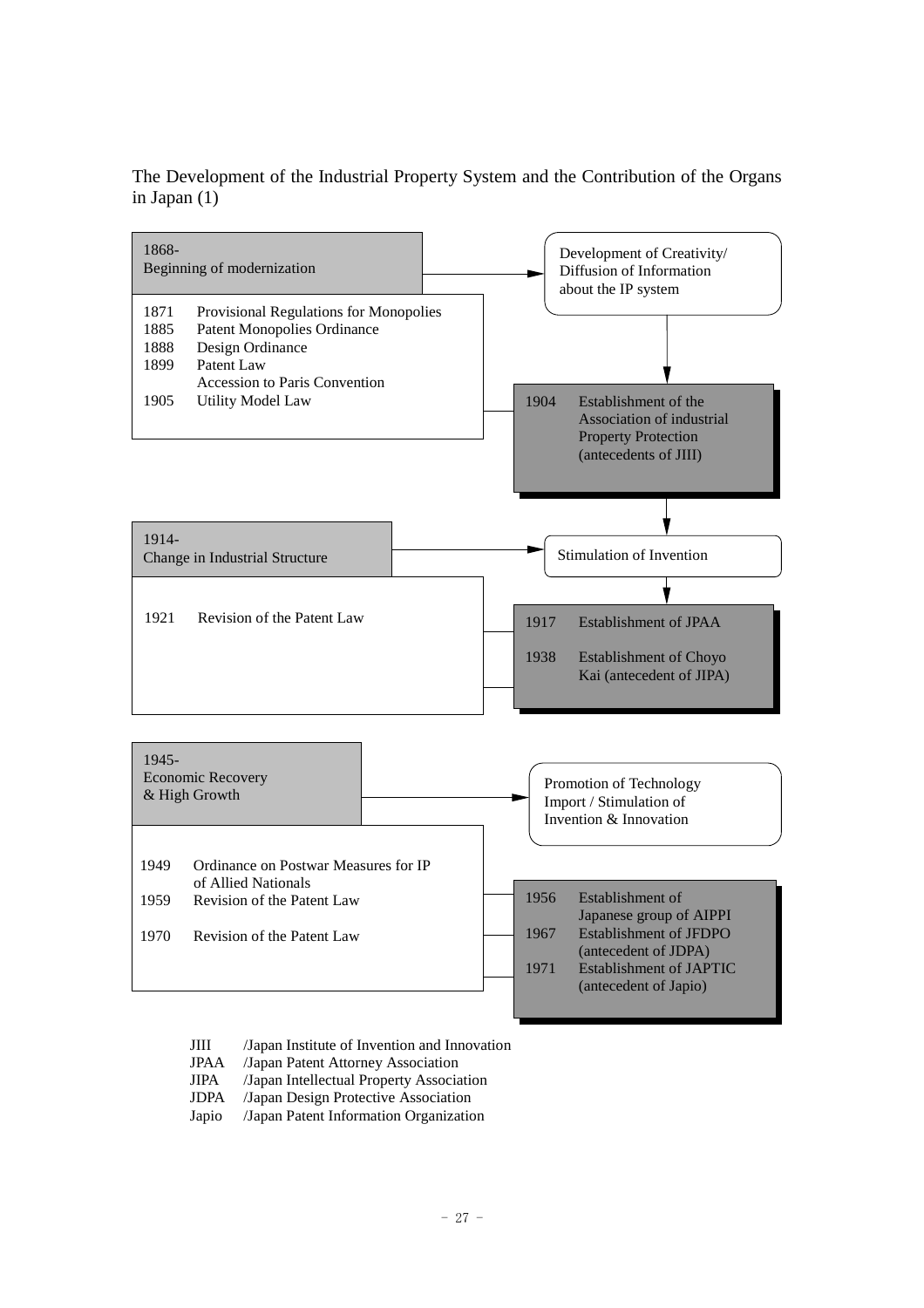4-2. Conversion of the Industrial Structure and Full-Scale Use of the Industrial Property System

Most Japanese patent applications were filed by individual inventors until 1910 when inventions connected with business emerged and company applications increased gradually. As a result, a drastic amendment of Patent Law was made to strengthen the industrial infrastructure while taking international aspects into consideration. Thus, it became possible to utilize a more advanced industrial property system.

Prior to the establishment of this large scale system, the "Japan Patent Attorneys Association (JPAA)" was founded in 1917. The JPAA offers training activities for members and services such as consultations to general users. With the establishment of the patent attorney system, the industrial property system became more procedurally efficient.

On the other hand, World War I and the subsequent Depression worldwide delivered a great blow to Japanese industries that had just been beginning to develop. The industrial structure in which light industry had played a major role was expanded to include heavy industry. As a result, the attempt to introduce patent management and technology from overseas, as well as to increase patent applications submitted by companies, was emphasized.

Under these circumstances, the "Choyokai," the antecedent of the present "Japan Intellectual Property Association," was established in 1938. The Choyokai was a body consisting of personnel in charge of industrial property in respective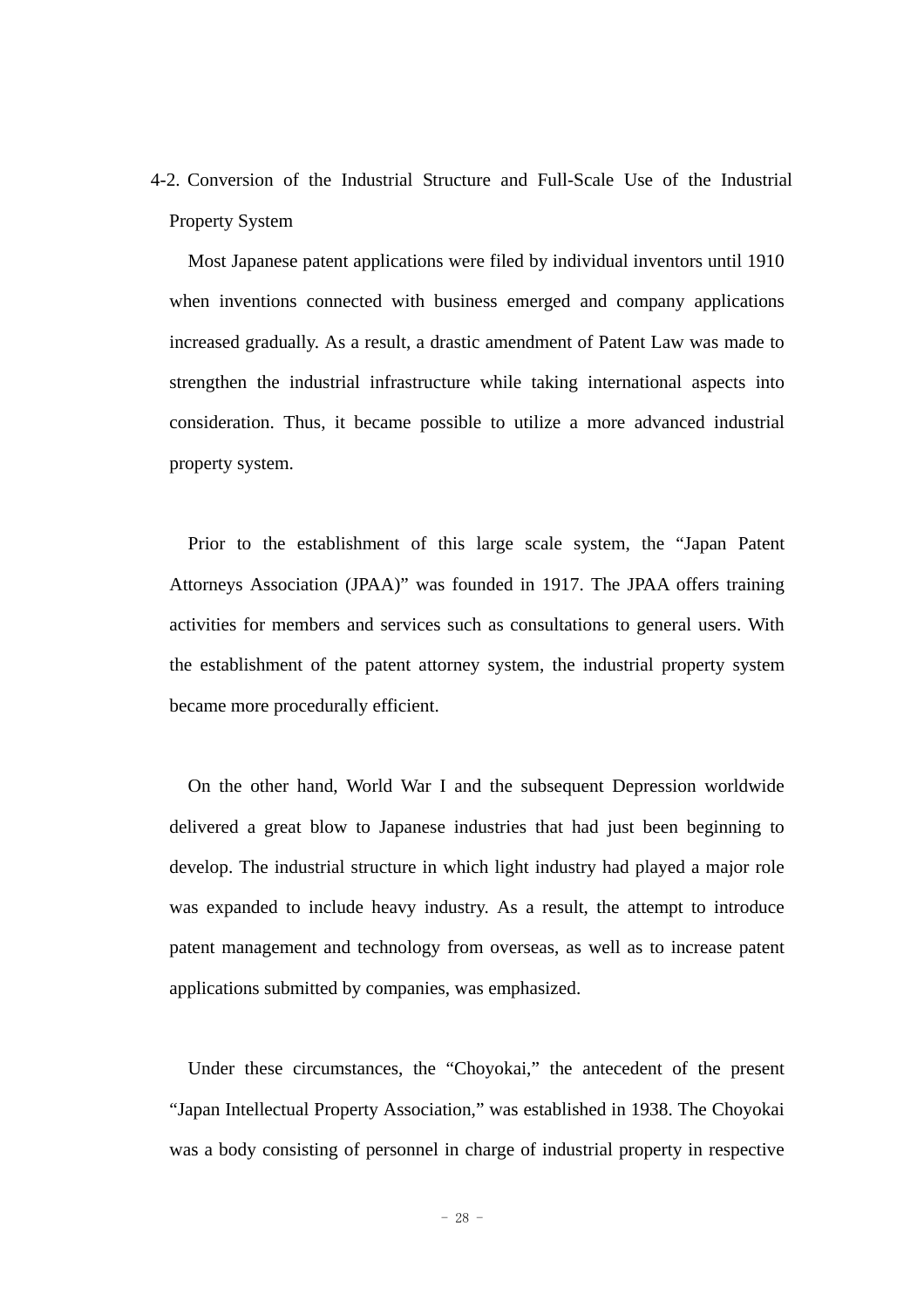companies. Its activities started with advance settlement of industrial property disputes between companies and making requests to the government for the needs of users of the industrial property system. Later, the Choyokai held training sessions for personnel in member companies and conducted investigations and research concerning the operation and utilization of the industrial property system. This effort resulted in great improvements in quality in companies party to the industrial property system, thus further contributing to the perfection of the system.

4-3. The Introduction of Technology, High Economic Growth and Maturity of the Industrial Property System

World War II was a devastating blow to Japanese industry. As Japan began to recover, there was an extremely large differential between Japan and European countries and the US in respect to the level of technology. In particular, this lay in the field of synthetic chemistry, where rapid progress had been made during the War. To bridge this gap, industries in Japan raced to introduce overseas technology.

As the introduction of technology expanded, the number of patent applications by both foreign companies licensing their technology and Japanese companies developing new thing based on licensed technology substantially increased. The sharp increase of applications resulted in the extension of the examination period. As a result, in 1971, the system was revised to include the request-for-examination system by which examination was to be made upon request. Similarly, an early laying-open system, by which all pending applications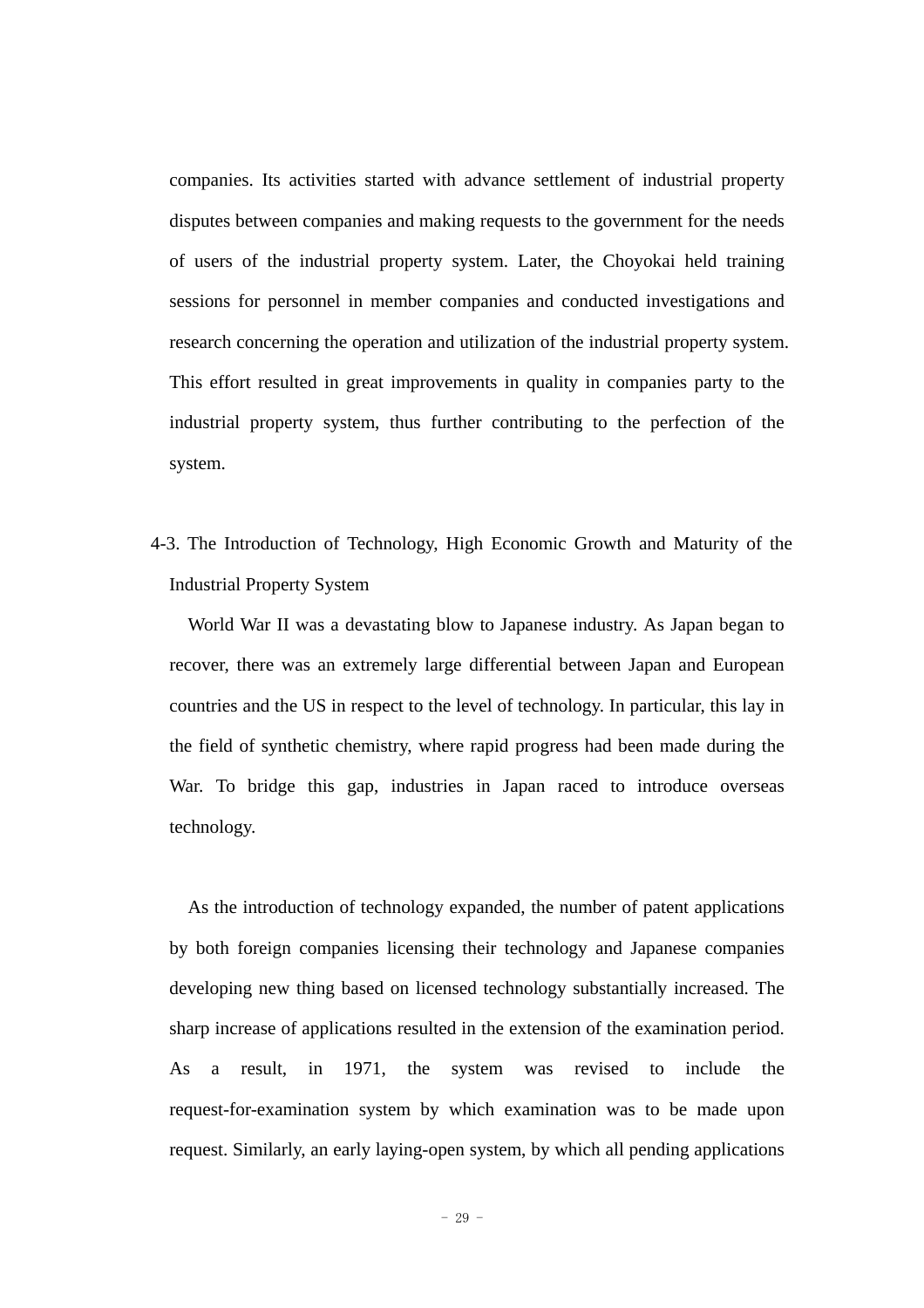in effect were to be laid open 18 months from an application filing date.

With tighter patent management within companies, the Choyokai, a body of applicant companies, changed its name to the Japan Patent Association, established committees successively to study different issues, and organized a training section to strengthen the training provided to corporate patent persons.

The sharp increase in technology introduced into Japan from foreign countries was the beginning of a full-scale internationalization of the industrial property system. In 1956, under the support of the Japanese Ministry of Foreign Affairs, the Ministry of International Trade and Industry, the JPO, and the Japan Federation of Economic Organizations, the "Japanese group of AIPPI (AIPPI Japan)" was established to achieve the proper international protection of industrial property rights. This was intended to further promote communication with private sectors in other countries concerning industrial property systems and also convey the opinion of Japanese private sectors concerning the revision of the Paris Convention for the Protection of Industrial Property and other matters through a close cooperative relationship of AIPPI headquarters based in Zurich with BIRPI (the predecessor of WIPO).

At the same time, AIPPI Japan held seminars and study meetings on common international subjects and issued publications to diffuse information about the industrial property system, thereby contributing to an international consciousness in the Japanese industrial circles, concerning industrial property systems.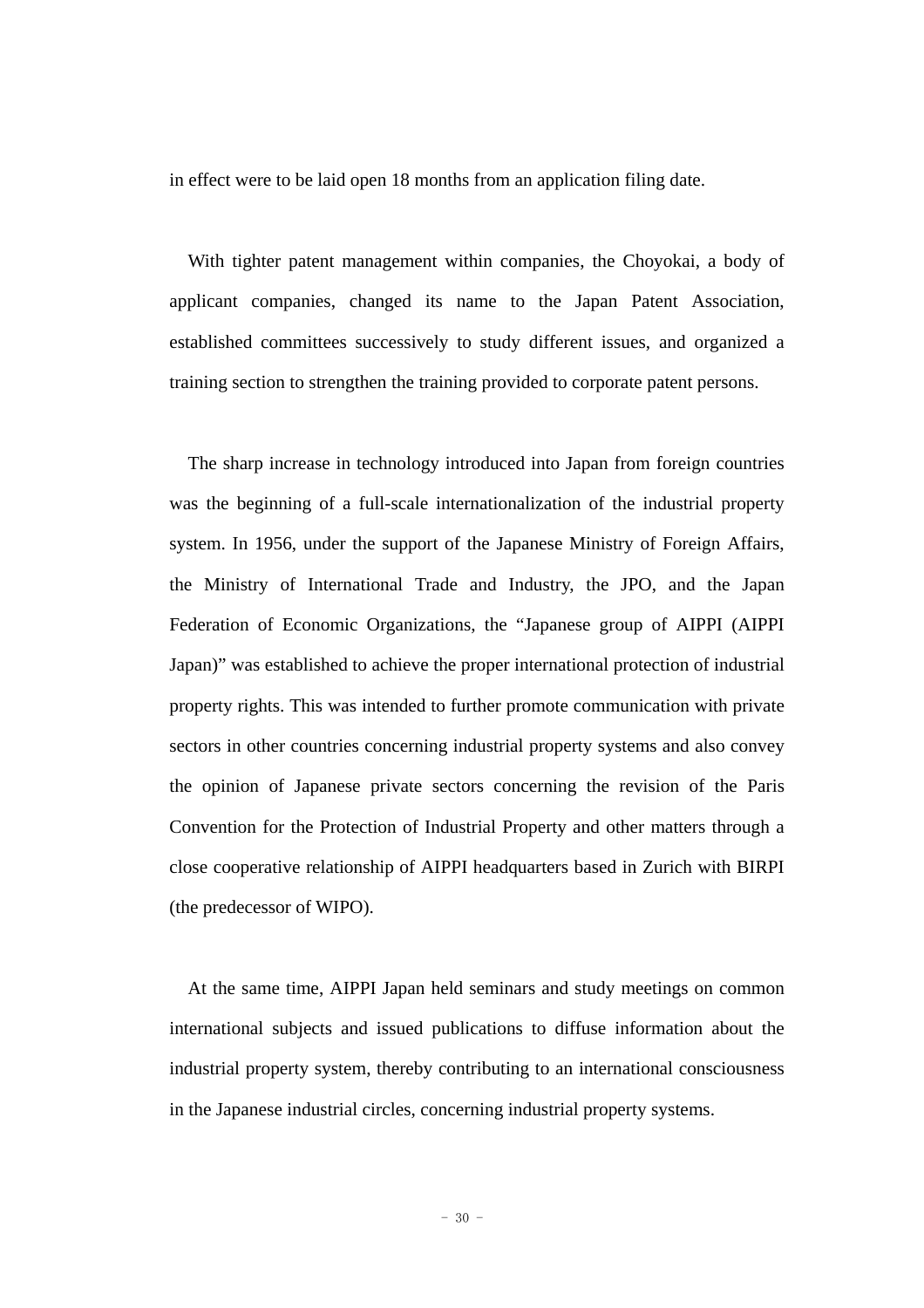With the growth of interest in the use of the industrial property system, the Japan Institute of Invention and Innovation (JIII) began full-scale consultation services, and started offering guidance on subjects such as the procedures related to industrial property, foreign applications, and prior art searches. In addition, JIII inaugurated its Industrial Property Training Center in an effort to develop human resources to be engaged in industrial property system.

The increase in applications makes both prior art searches for examination and the use of industrial property technical and rights information difficult.

In 1971, the "Japanese Patent Information Center," which was the predecessor of the present "Japan Patent Information Organization," was established. This body was founded to accomplish the comprehensive collection and management, prompt and appropriate provisions and the diffusion of information about the Japanese and foreign industrial property systems. It was the only center in Japan capable of processing an enormous amount of industrial property information with large computers. With the start of this, the convenience and availability of general industrial property information for companies, etc., grew remarkably.

4-4. Stable Economic Growth and Technical Competition, the Progress of the Information-oriented Era, and the Internationalization of the Industrial Property System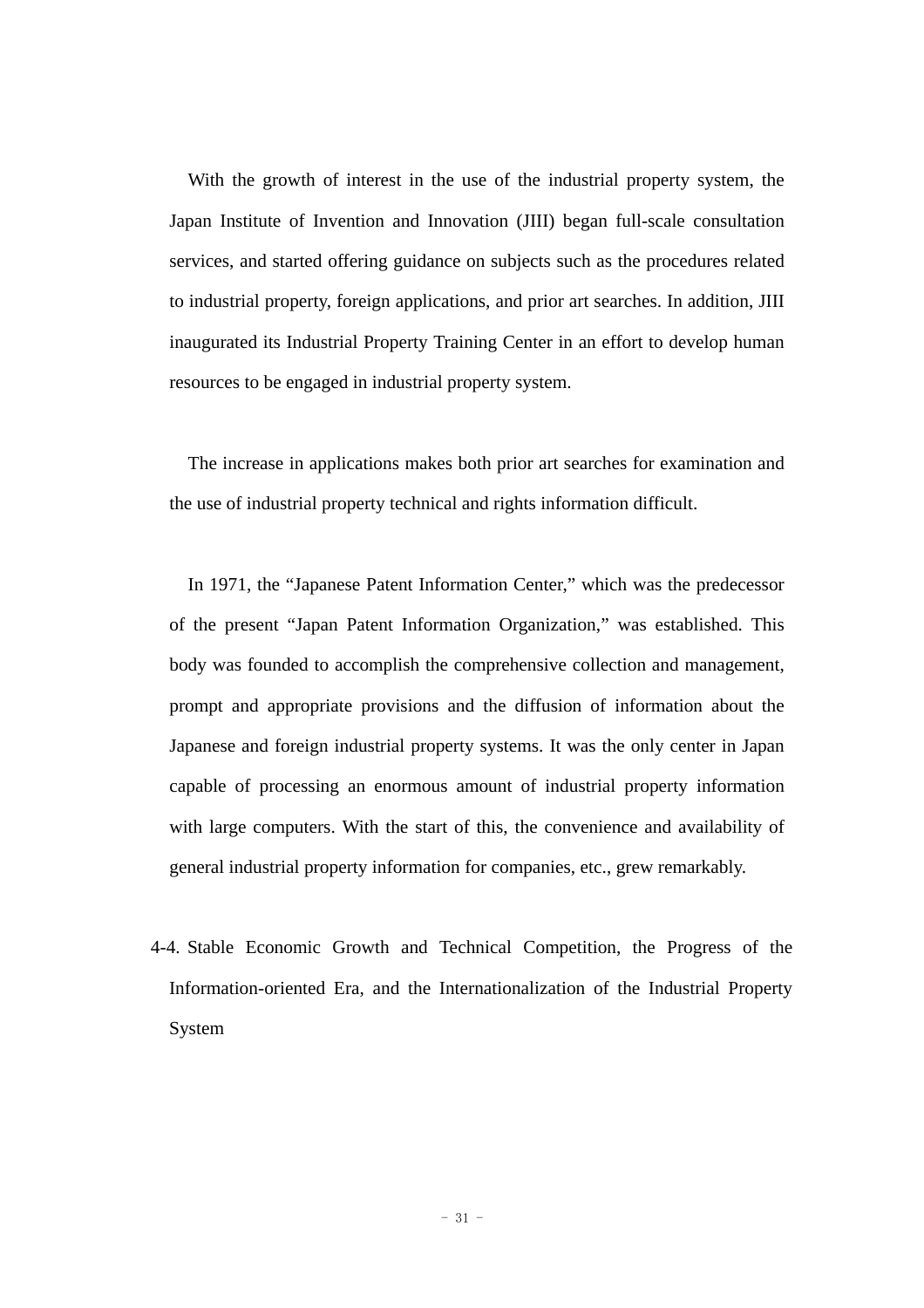



| ∗  | Revisions for International |
|----|-----------------------------|
|    | Harmonization               |
| ** | Revision or Adaptation for  |
|    | Paperless System            |

JFPC /Japan Foods Patent Center

IPCC /Industrial Property Cooperation Center

Japio /Japan Patent Information Organization

PAPC /Patent Application Processing Center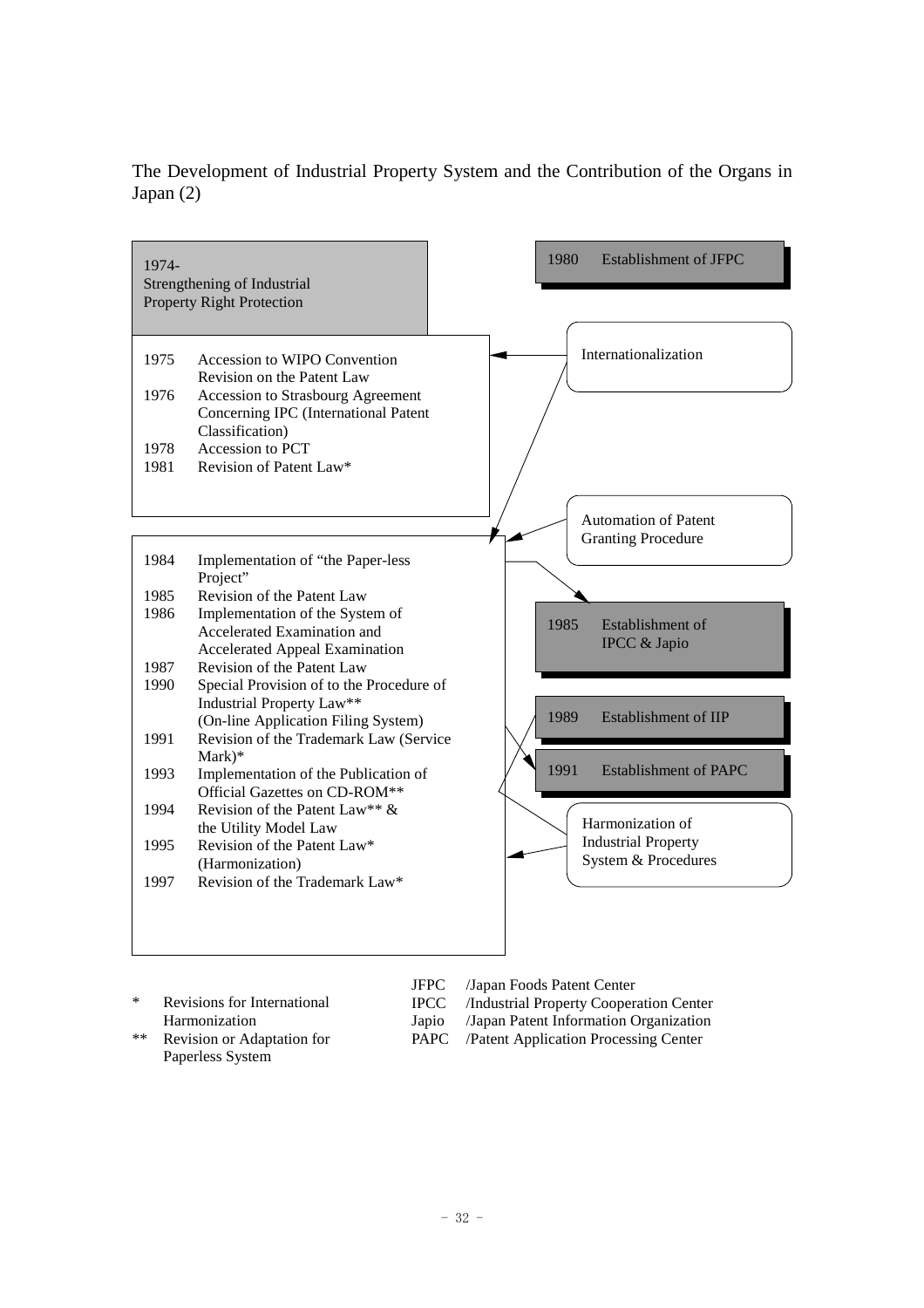Two oil crises since 1973 greatly influenced the world and completely changed economies of developed industrial countries spurring them onto stable growth. The oil shocks became a turning point since Japanese industry, that had maintained high growth until then, changed its focus from labor-intensive to knowledge-intensive industries due to a scaling-down of the world market. As a result, merchandise had to be unique, and technical superiority over competitors became important. Therefor, the strengthening of international protection of industrial property rights has become necessary to legitimately secure technical superiority.

The issue of strengthening industrial property rights protection focused on the need to shorten time required to grant a right by the JPO. JPO decided to solve this issue by increasing the efficiency of data processing through the Paperless Project, using a highly advanced information processing technology.

In the Paperless Project, started in 1984, all information used for the examination was transformed into electronic data. This was carried out first by using a system to search data by keys called F-terms (file forming term). For analyzing documents using F-terms, the Industrial Property Cooperation Center (IPCC) among others, was established in 1985. The Center built an F-term database capable of analyzing about 15 million patent documents.

On the other hand, Japan Patent Information Organization (Japio), which was established in the same year by integrating the former Japanese Patent Information Center and the patent information business of JIII constructed a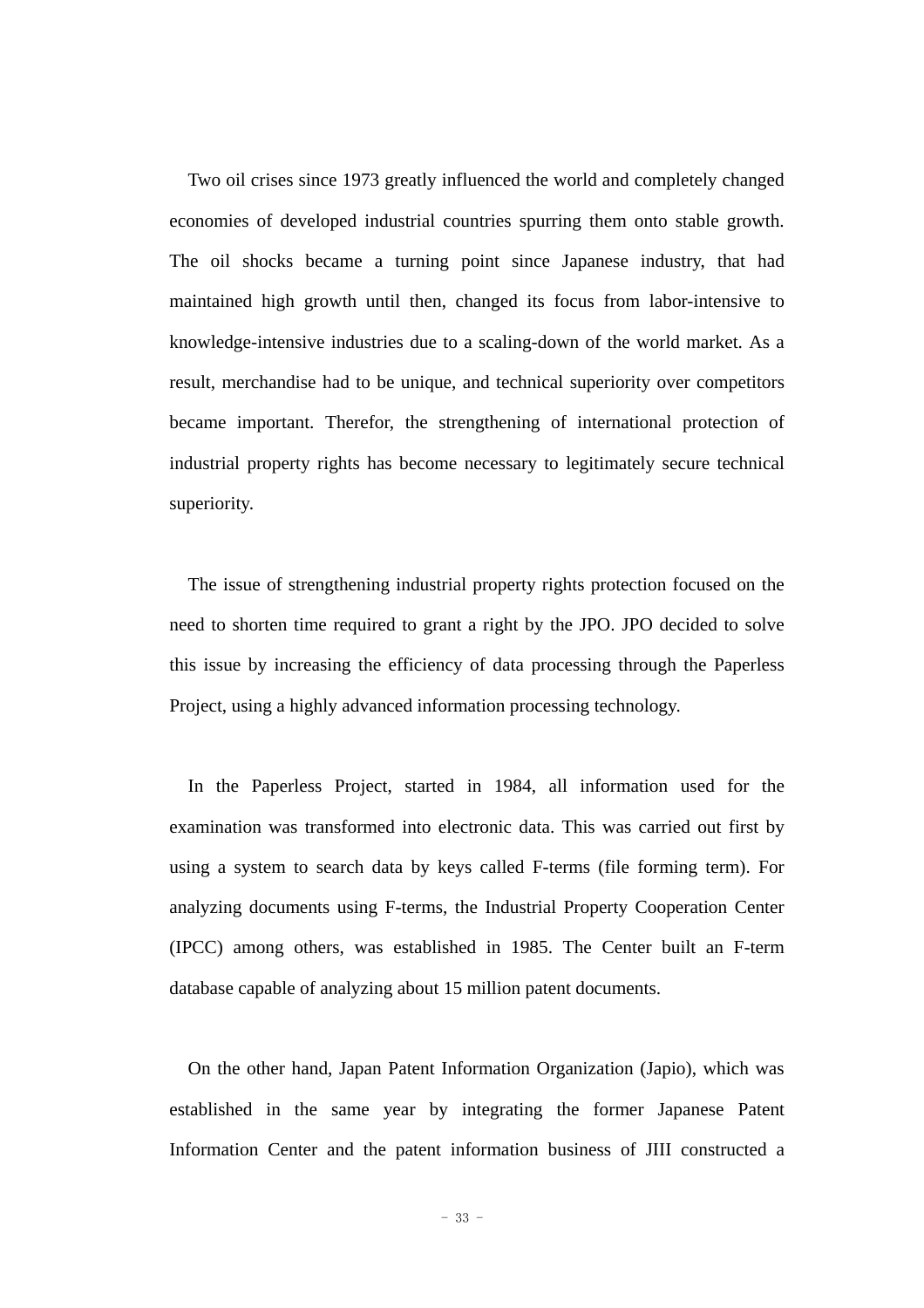patent document database. The organization built a database capable of storing about 25 million patent documents including secondary documents. Moreover, the organization also played a role in diffusing patent information transformed into electronic data to the general public, including the database built by the Paperless Project. Through an on-line system called PATOLIS, nearly 7,000 users have become able to access patent information including F-term data. Efficiency in the common use of patent information by companies and others, has advanced greatly.

In the second stage of the Paperless Project, an electronic application system was introduced allowing applications on on-line systems or floppy disks (FD) instead of paper documents common till then. It became necessary to support persons unable to file applications by on-line systems or FD in transforming their documents into electronic data. It also became necessary to ensure the reliability of the entry of documents data, such as written amendment. To perform these functions, the Patent Application Processing Center (PAPC) was established. The completion of this back-up system made electronic applications possible for the first time.

The commissioning of prior art searches to outside organizations plays an important role in utilizing private sector power for procedures to grant right. For this reason, in 1990 Industrial Property Cooperation Center (IPCC) was designated as an organization to carry out such research in accordance with the relevant law. Thus the Center began to prepare research reports for examiners.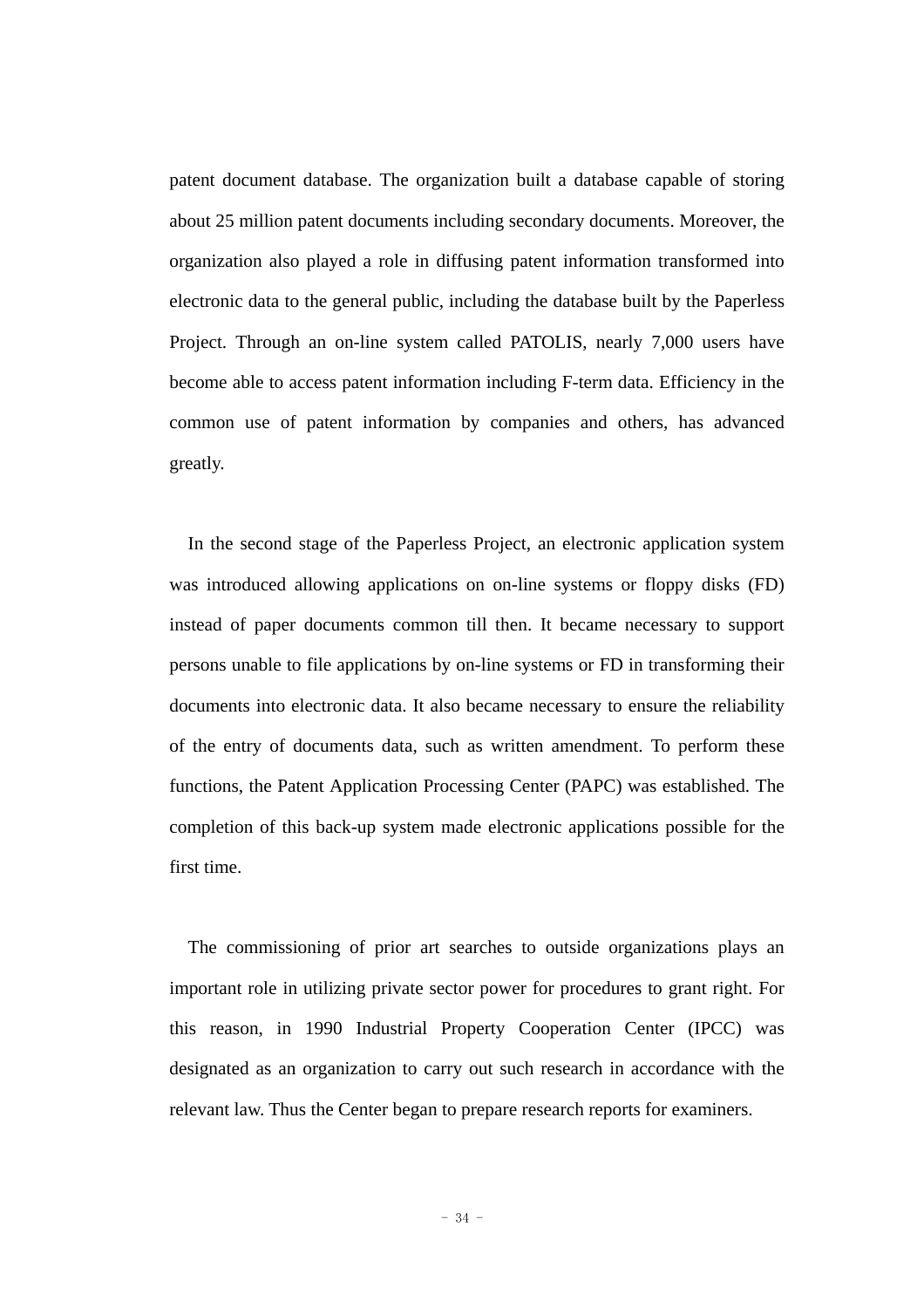Emerging demands to strengthen international protection of the industrial property system have resulted in pressure for the Japanese government to establish and operate an internationally harmonized system. The government successively launched the amendment to ensure international harmonization of the system and secure protection of property rights.

Also, in response, Institute of Intellectual Property (IIP) was established in 1994. The purpose of IIP was the proper protection of intellectual property and international harmonization through the investigation and research of domestic and foreign issues, and the collection and provision of intellectual property information. Research results of the Institute were used by the Japanese government as data for introducing new systems, such as the trade secret protection system.

The reform of the system had a substantial effect on the activities of Japanese companies overseas. The Japan Institute of Invention and Innovation, the International Association for the Protection of Industrial Property of Japan, the Institute of Intellectual Property, the Japan Patent Attorneys Association, and Japan Intellectual Property Association introduced a movement to strengthen the protection of Japanese citizen's intellectual property through peograms such as training sessions, seminars, short courses, and symposiums. This could thus result in reducing the problem of useless disputes overseas involving Japanese companies.

Meanwhile, as internationalization, progressed international cooperation in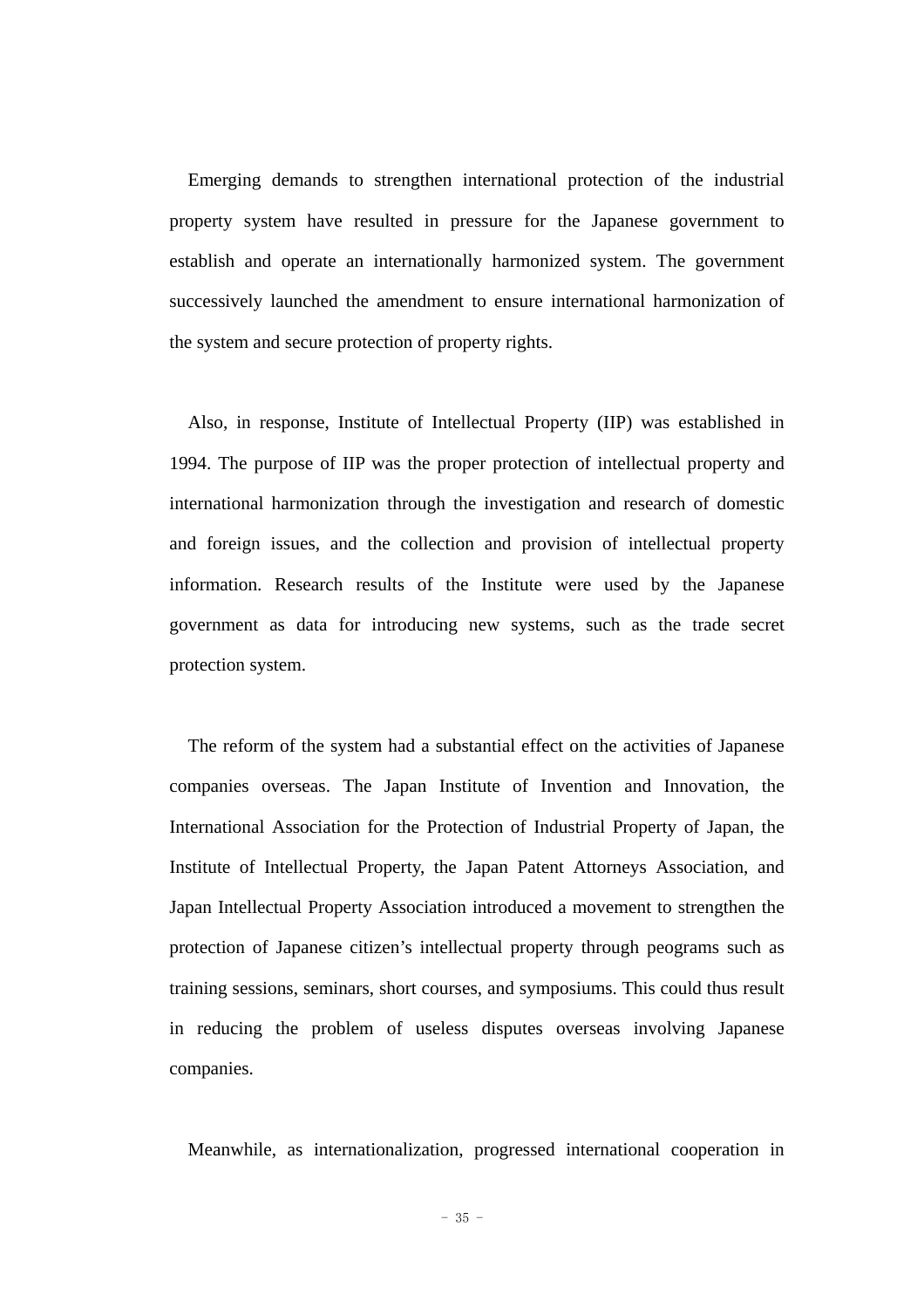industrial property rights in the Asia-Pacific region increased in importance. In response to this, JIII established the Asia-Pacific Industrial Property Center (APIC) to further strengthen cooperation, such as training for persons, mainly, from ASEAN countries where are engaged in the practical work in industrial property.

Through such unified efforts among the government, users of the industrial property system, and bodies supporting the system, the Japanese industrial property system quickly succeeded in an international harmonization, and made the operation of the most advanced system in the world available to all, as seen in the Paperless System.

#### 5. Summary

As mentioned so far, each organization supporting the industrial property system pursues several activities in line with the mission of their respective organization. Activities may include assisting inventors in obtaining rights, developing awareness of the industrial property system in industrial circles, further enhancing the knowledge and background of patent attorneys, building databases of industrial property information, as well as others. The diffusion of the industrial property system, educating people about it, the provision of industrial property information to complement measures to be taken by the government, and the support of the industrial property administration of the government are all organizational activities meant to support mission.

These activities produce better results if they are performed by bodies consciously